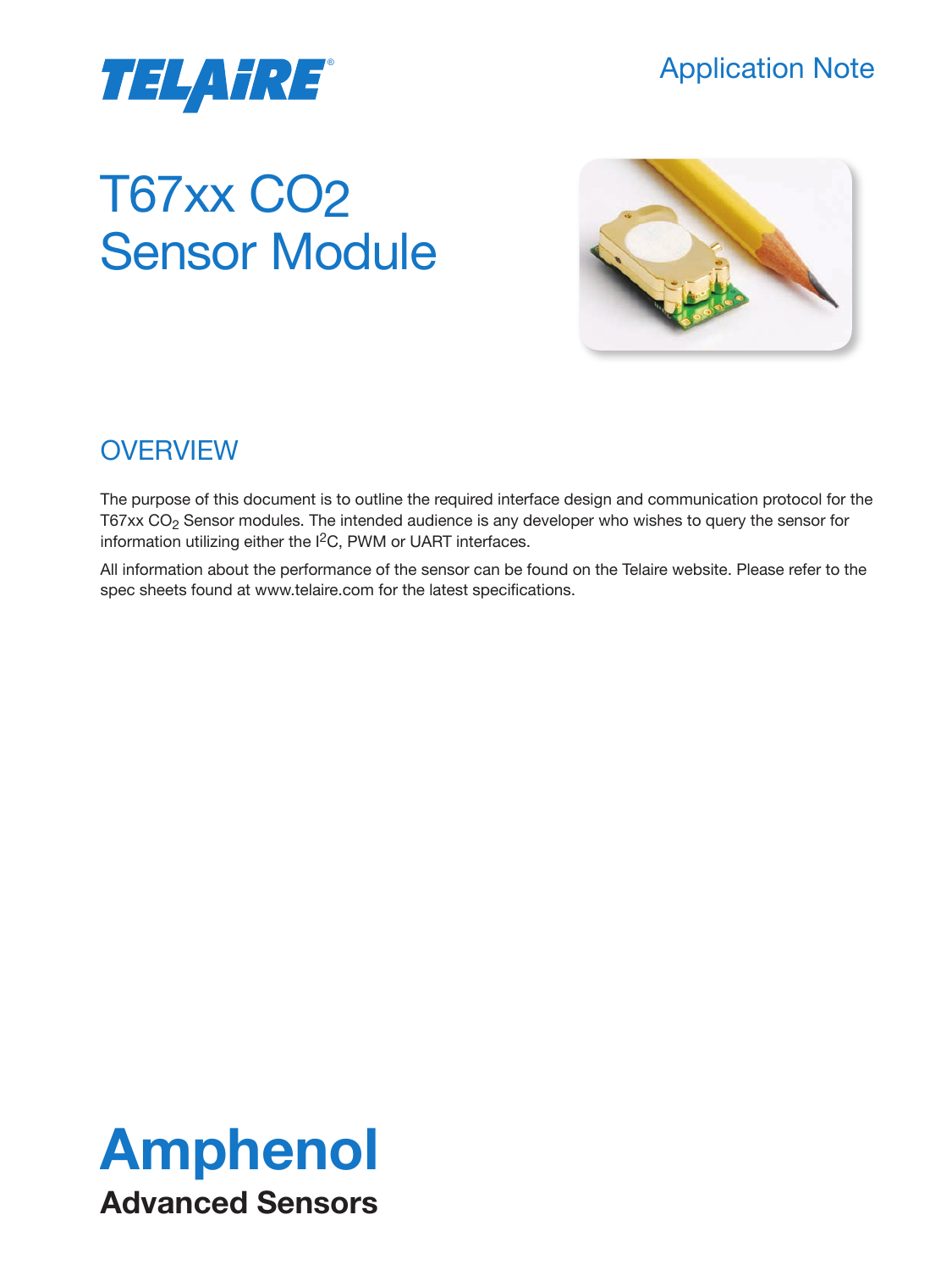# **TABLE OF CONTENTS**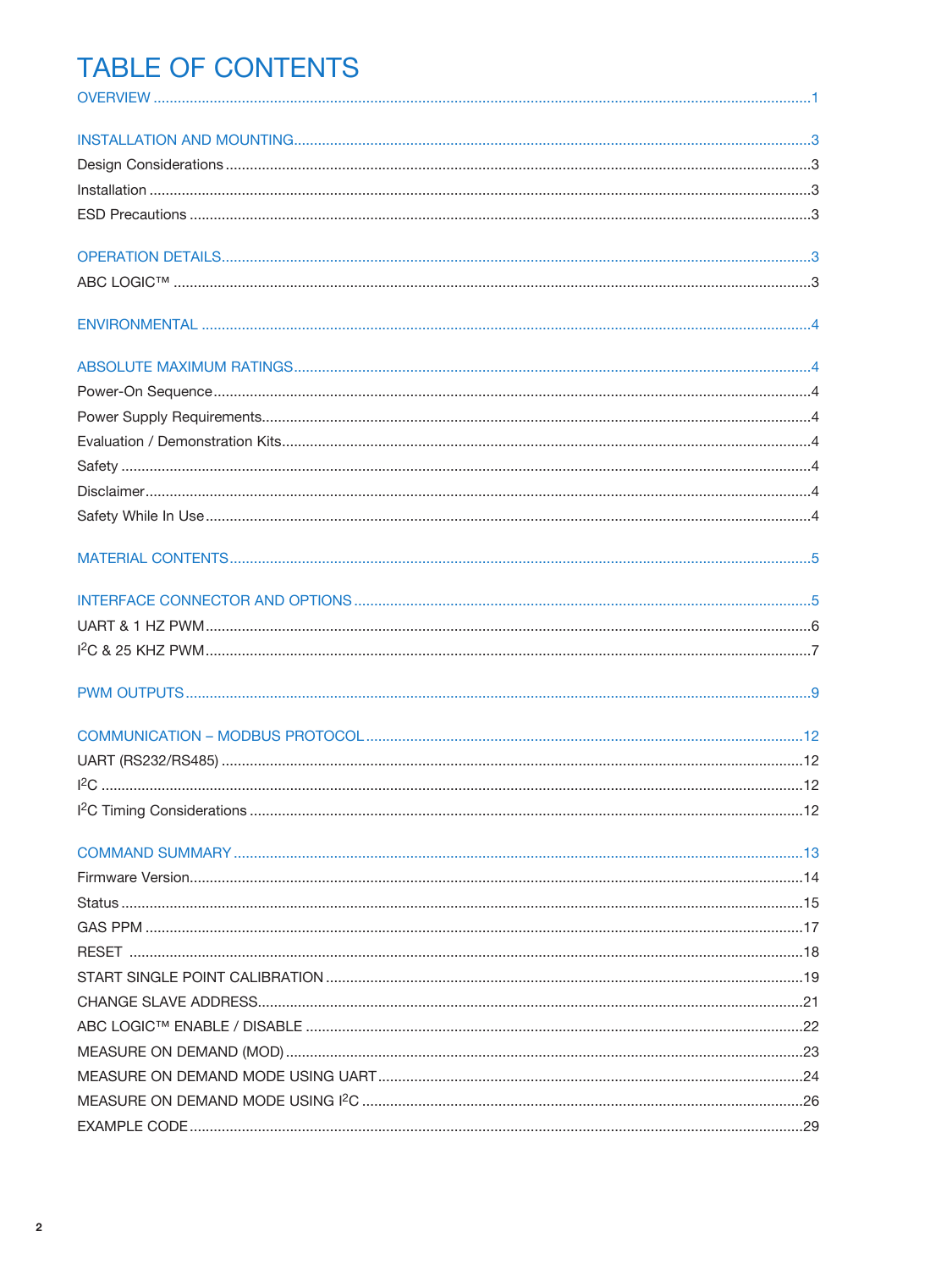# T67XX CO<sub>2</sub> SENSOR MODULE INSTALLATION AND MOUNTING

# **Design Considerations**

To maximize the performance of T67xx module, it is important to plan an appropriate location for the sensor. Airflow and proper exposure to ambient air must be secured for T67xx module to ensure optimal performance. Inadequate airflow will deteriorate the response time of the sensor. Too high airflow may cause extra noise on the sensor output. The preferred installation should have more than 1 mm clearance above the diffusion fitter on top of the sensor and should be in a location not exposed to high airflow or turbulence around the sensor. Similarly, avoid excessive heat, preferably placing the sensor away from high heat dissipating components on the PCB.

The sensor is designed for benign environments. The performance and reliability may be compromised in environments that contain corrosive or caustic gases including but not limited to Ammonia, Chlorine, NOx and Ozone. Care must be taken to ensure that the sensor is not exposed to these compounds under any operating condition.

### **Installation**

The T67xx module is a sensitive electronics assembly, so effort should be made to minimize exposure to excess heat from any type of soldering operation. Excess exposure to heat from installation is known to create small shift in calibration of the sensor. Although the ABC Logic™ algorithm (where applied) will correct these minor fluctuations within the first 24 hours of operation, the user should minimize overexposure to heat when soldering to negate unexpected operation after installation. Typically, an expose of not more than 10 sec. using a soldering iron set to 750°F (400°C) will minimize the influence of heat on the measurement of the T67xx module. The use of low temperature solder is also recommended.

It is recommended to handle the sensor by the edges of the PCBA. Extra stress applied to the PCB or the gold OBA assembly can cause mechanical stress that will create temporary shift in the calibration of the sensor. Although he ABC Logic™ algorithm will correct for these shifts in the first 24 hours of operation, extra care in handling will minimize the risk of variations that can be seen out of the box.

### **ESD Precautions**

Precautions should be taken to observe specified limits and prevent damage from electrostatic discharge or rough handling. Please refer to ANSI/ESD S20. 20-1999 for more information on preventing ESD damage for more information on proper electronic assembly practices.

# OPERATION DETAILS

### **ABC LOGIC™**

Automatic Background Logic, or ABC Logic, is a patented self-calibration technique that is designed to be used in applications where concentrations will drop to outside ambient conditions (400 ppm) at least one time (15 minutes) in a 7day period, which is typically seen during unoccupied periods.

\*Full accuracy to be achieved utilizing ABC Logic. With ABC Logic enabled, the sensor will typically reach its operational accuracy after 25 hours of continuous operation at a condition that it was exposed to ambient reference levels of air at 400 ppm  $\pm$ 10 ppm CO<sub>2</sub>. Sensor will maintain accuracy specifications with ABC Logic enabled, given that it is at least one time per 7 days exposed to the reference value and this reference value is the lowest concentration to which the sensor is exposed.

ABC Logic requires continuous operation of the sensor for increments of at least 4 hours each.

Note: Applies when used in typical residential ambient air. Consult Amphenol Advanced Sensors if other gases or corrosive agents are part of the application environment.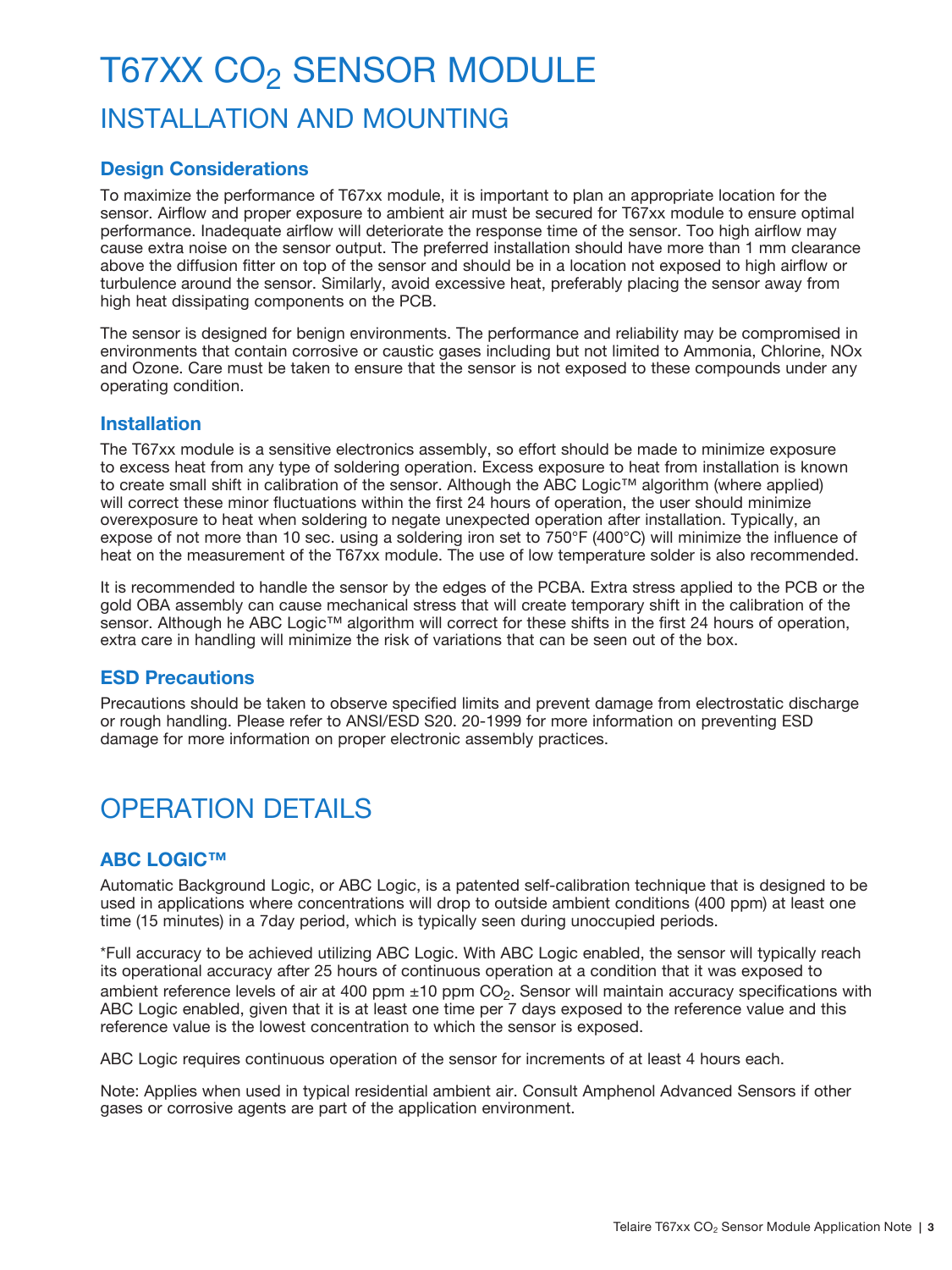# ENVIRONMENTAL

Operating Temperature: -10°C to 60°C (14°F to 140°F) 0 to 95% RH, non-condensing

Storage Temperature: -30°C to 70°C (-22°F to 158°F)

# ABSOLUTE MAXIMUM RATINGS

In order to avoid damage to the sensor, the following parameters should never be exceeded at any time during operation:

| <b>Parameter</b>                | Min $(V)$ | Max(V) |
|---------------------------------|-----------|--------|
| Supply Voltage (V+, pin 3)      | $-0.3$    |        |
| Ground $(V-, pin 4)$            | $-0.3$    | 0.3    |
| $TX / SDA$ , RX / SCL (pin 1,2) | $-0.3$    |        |
| MD DIR / PWM (pin 5)            | $-0.3$    |        |
| UART/ $l^2C$ Select (pin 6)     | $-0.3$    |        |

## **Power-On Sequence**

The sensor is capable of responding to commands after power-on, but operational accuracy of sensor won't happen until 120 sec have elapsed. The sensor will reach full accuracy / warm up after 10 min. of operation (exception is '–R15' calibration).

# **Power Supply Requirements**

Supply Voltage: +4.5 – 5.5VDC

Average Current\*: 25 (20mA typical)

Peak Current\*: 200mA (155mA typical)

*\*Based on values at a nominal 5VDC input*

# **Evaluation / Demonstration Kits**

Evaluation kits are available in order to help customers develop their Air Quality application. The kit includes a sample of the sensor, cable and software that will enable the user to better understand the performance of the sensor in their intended design. Please contact Telaire for further details or visit the website at www.telaire.com.

# **Safety**

### **Disclaimer**

Telaire makes no warranty, representation or guarantee regarding the suitability of this product for any particular application, including safety critical applications. Nor does Telaire assume any liability arising out of the application or use in any product or circuit. Telaire specifically disclaims all liability without limitation consequential or incidental damages. No statuary or fitness for particular purpose shall be implied.

*WARNING! Before installing the product, review the product data sheet and this application guide. The product shall be used only within power supply and electrical input and output limits as specified by the datasheet and application guide. Improper use of the product may result in product damage and property loss and/or personal injury.*

# **Safety While In Use**

Before installing, handling, using, or servicing this product, please consult the data sheet and application notes. The product shall be used only within power supply and electrical input and output limits as specified by the datasheet and application guide. Improper use of the product may result in product damage and property loss and/or personal injury. In use of the product, the customer has sole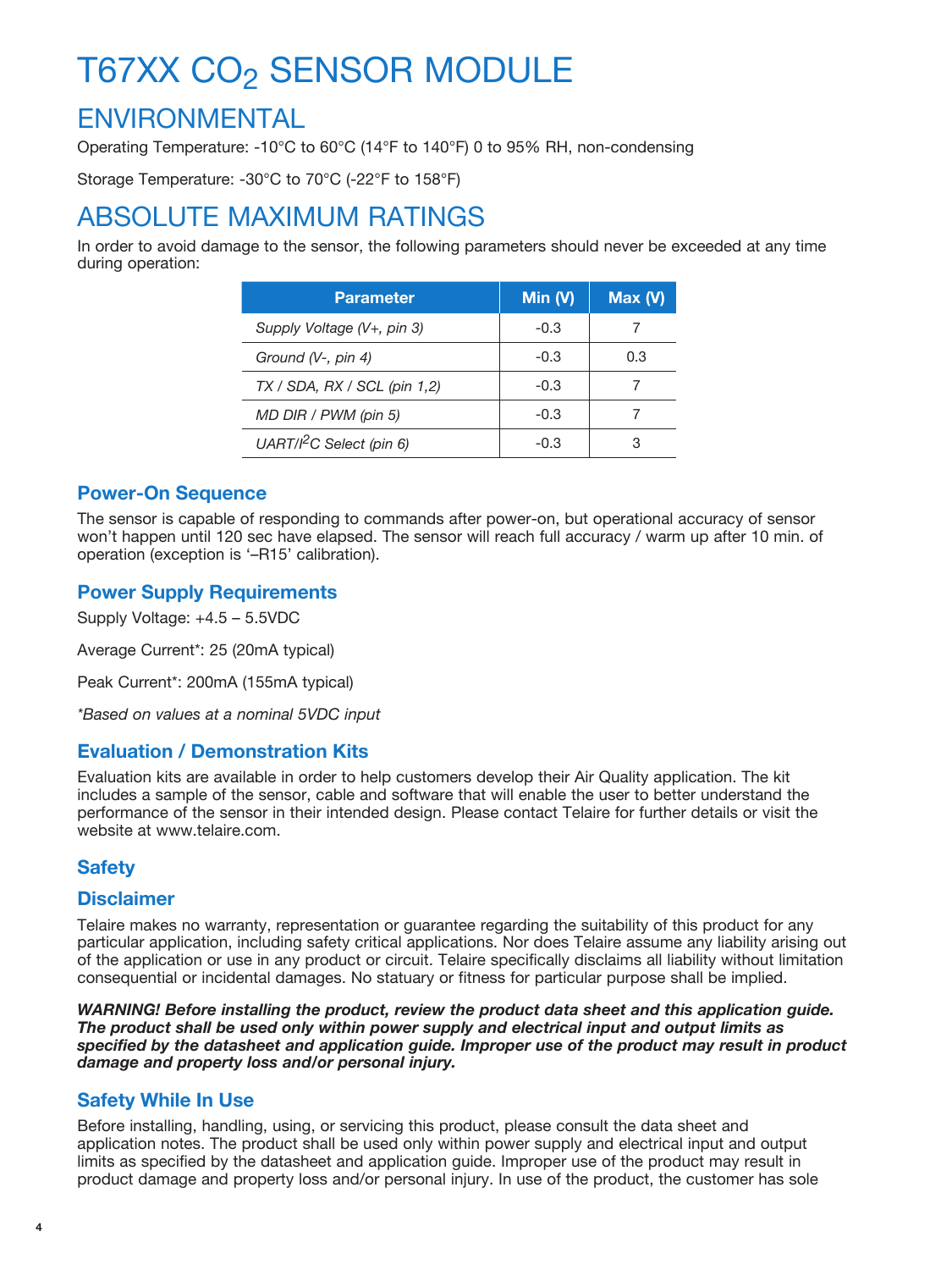responsibility for designing and implementing a solution which will ensure safe operation (including review of appropriate reliability or required redundancy, mitigation of failure modes, and/or meeting appropriate standards). The customer is responsible for review of any special conditions for use including, but not limited to, environmental conditions, electrical supply, residual risk, etc.). The sensor is designed for benign environments. The performance and reliability may be negatively affected in environments that contain corrosive or caustic gases including but not limited to Ammonia, Chlorine, NOx and Ozone.

# MATERIAL CONTENTS

ROHS, REACH and Proposition 65 declaration of conformity are available upon request. Please contact customer service for more details.

# INTERFACE CONNECTOR AND OPTIONS

The six pin through-hole connector on the PCB is where power and IO for the sensor are located, see Figure 1 below. A four to six pin, 0.1" (2.54mm) header is typically used to connect the sensor to a controller. There are several different I/O configurations described in the following sections that are supported by the sensor and are determined by the voltage that is measured on pin 6 of the connector at startup.



**Figure 1 - T67XX Interface Connector**

**Note:** Precautions should be taken to observe specified limits and prevent damage from electrostatic discharge or rough handling. Please refer to ANSI/ESD S20. 20-1999 for more information on preventing ESD damage and IPC 610 Rev D for more information on proper electronic assembly practices. In addition to this, the sensor does not have internal reverse polarity protection. Care should be taken to connect the sensor to the controller in the correct wiring configuration to avoid damage. Sensor is not designed for hot swapping.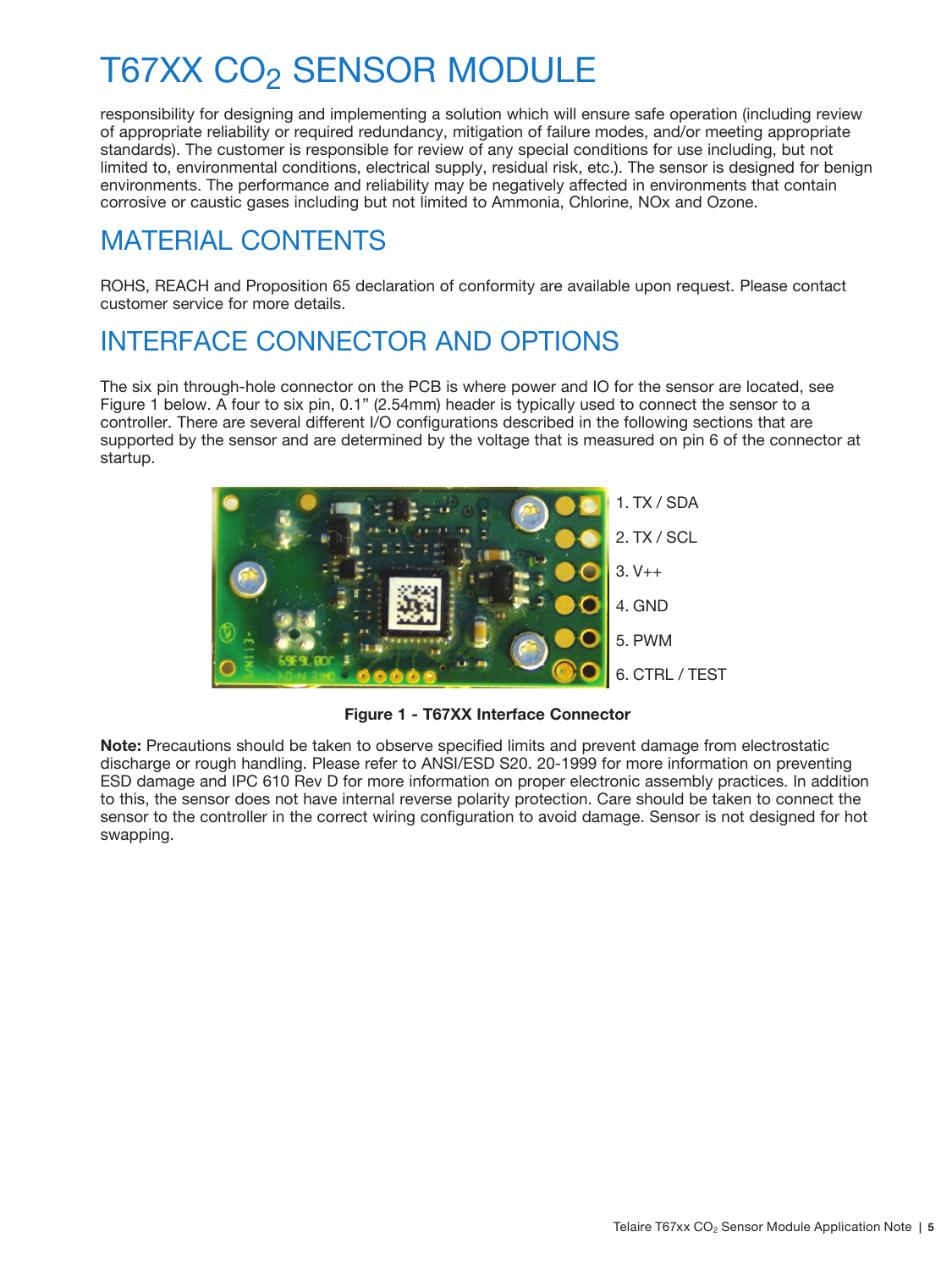# **UART & 1 HZ PWM**

Pin 6 is left unconnected by the user and will therefore be left floating. It will be pulled up by an internal 1MΩ resistor. In this condition:

Table 1 – I/O Pin Configuration #1

|   | <b>Pin</b> Description                 |
|---|----------------------------------------|
|   | UART TX (output from sensor)           |
|   | UART Rx (input to sensor)              |
| 5 | <b>PWM</b> output at approximately 1Hz |



**Figure 2 - Simplified Schematic I/O configuration #1**

In this condition, the sensor implements a RS-232 serial interface. The default serial conditions are:

- 19200 Baud
- 1 START bit
- 8 DATA bits
- 1 EVEN PARITY bit
- 1 STOP bit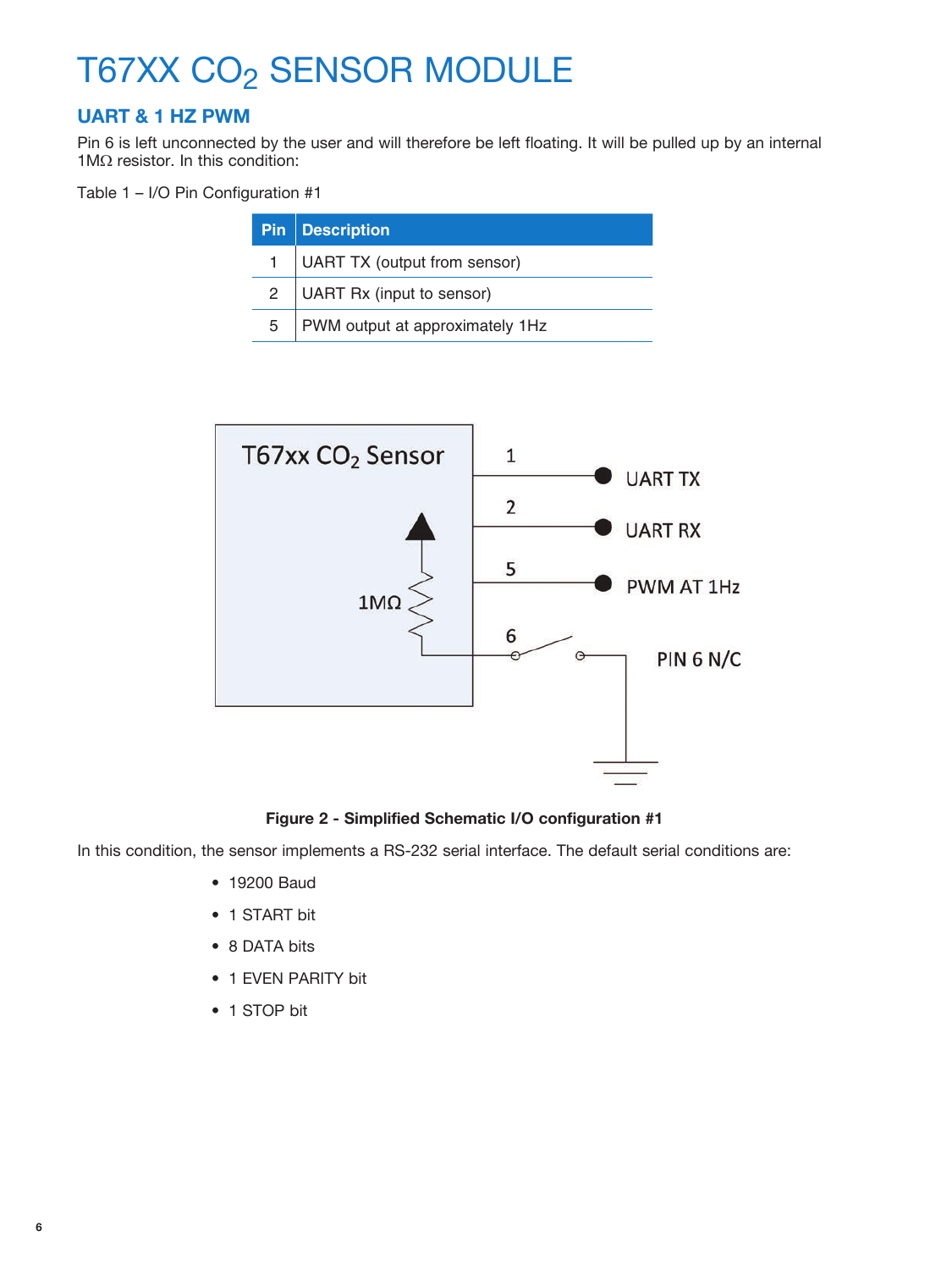# **I 2C & 25 KHZ PWM**

Pin 6 is grounded by the user. In this condition:

Table 2 - I/O Pin Configuration #2

|              | <b>Pin Description</b>          |
|--------------|---------------------------------|
|              | UART TX (output from sensor)    |
| $\mathbf{2}$ | UART Rx (input to sensor)       |
| 5            | PWM output at approximately 1Hz |



#### **Figure 3 - Simplified Schematic I/O configuration #2**

In this condition, the sensor implements an I<sup>2</sup>C interface. The default conditions are:

- The sensor only acts as a slave device
- I 2C 7-bit addressing is used. The default slave address is 0x15 (21)
- I<sup>2</sup>C 100kbit/s Standard Mode

**Note:** There is an internal pull up resistor on pin 1 of the I2C interface. Customer will need to provide an external pull up resistor on pin 2 with a recommended value of 4.7k. I<sup>2</sup>C interface can operate at both 3.3V and 5V logic levels.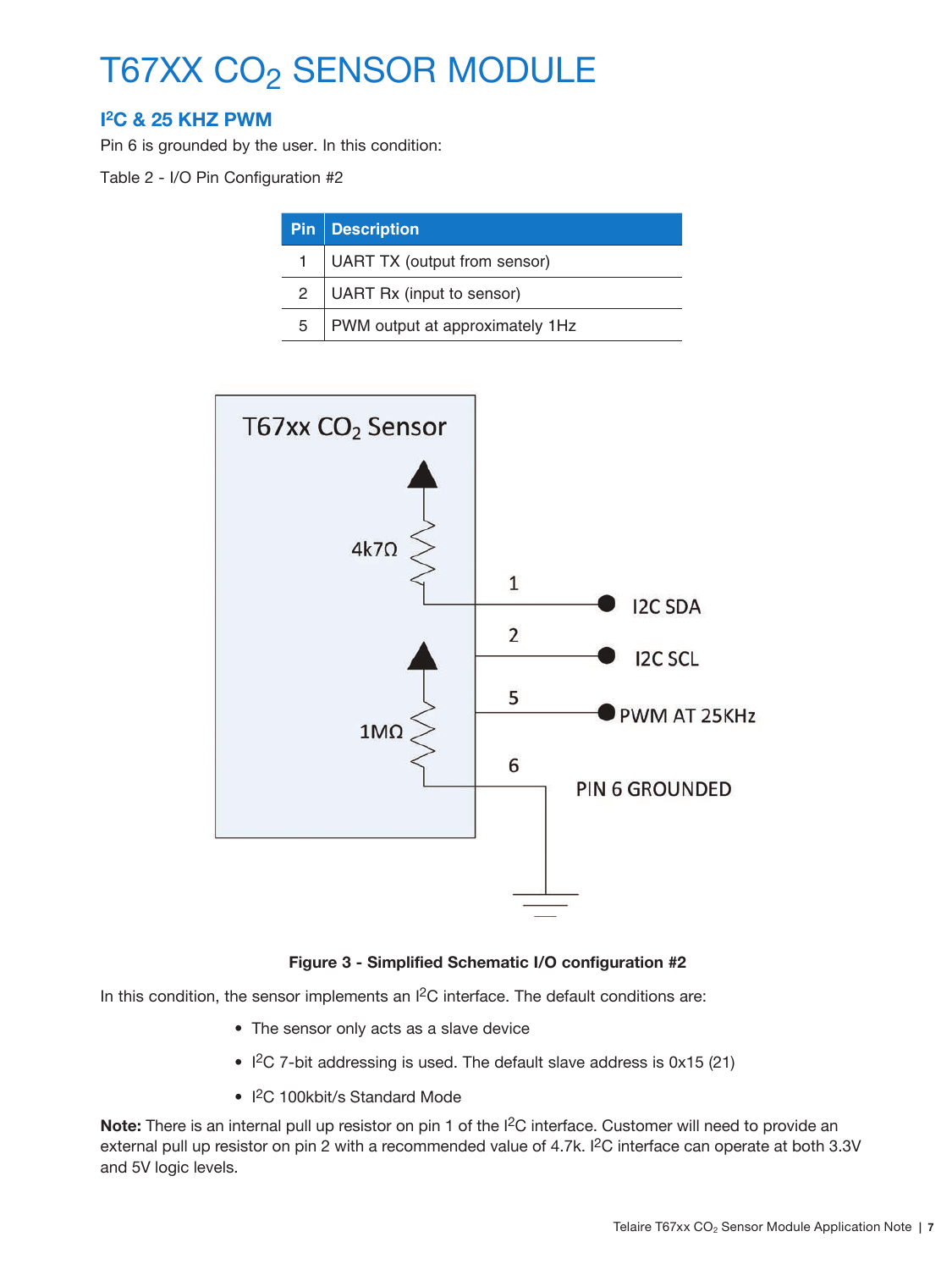6.3 UART WITH RS485 TRANSCEVER SUPPORT

Pin 6 is pulled to ground by a resistor between 10kΩ and 100kΩ

Table 3 - I/O Pin Configuration #3

| <b>Pin</b> | <b>Description</b>                                                          |
|------------|-----------------------------------------------------------------------------|
|            | UART TX (output from sensor)                                                |
| 2          | UART Rx (input to sensor)                                                   |
| 5          | Becomes a test input for Telaire and should be left unconnected by the user |
| 6          | Becomes an output pin used to control an RS485 transceiver                  |



**Figure 4 - Simplified Schematic I/O Configuration #3**

The condition described by (3) above is useful if the sensor is used in an RS485 dropped node network configuration. This network would be supplied by the user. In this condition pin 6 controls the RS-485 transceiver data-direction logic.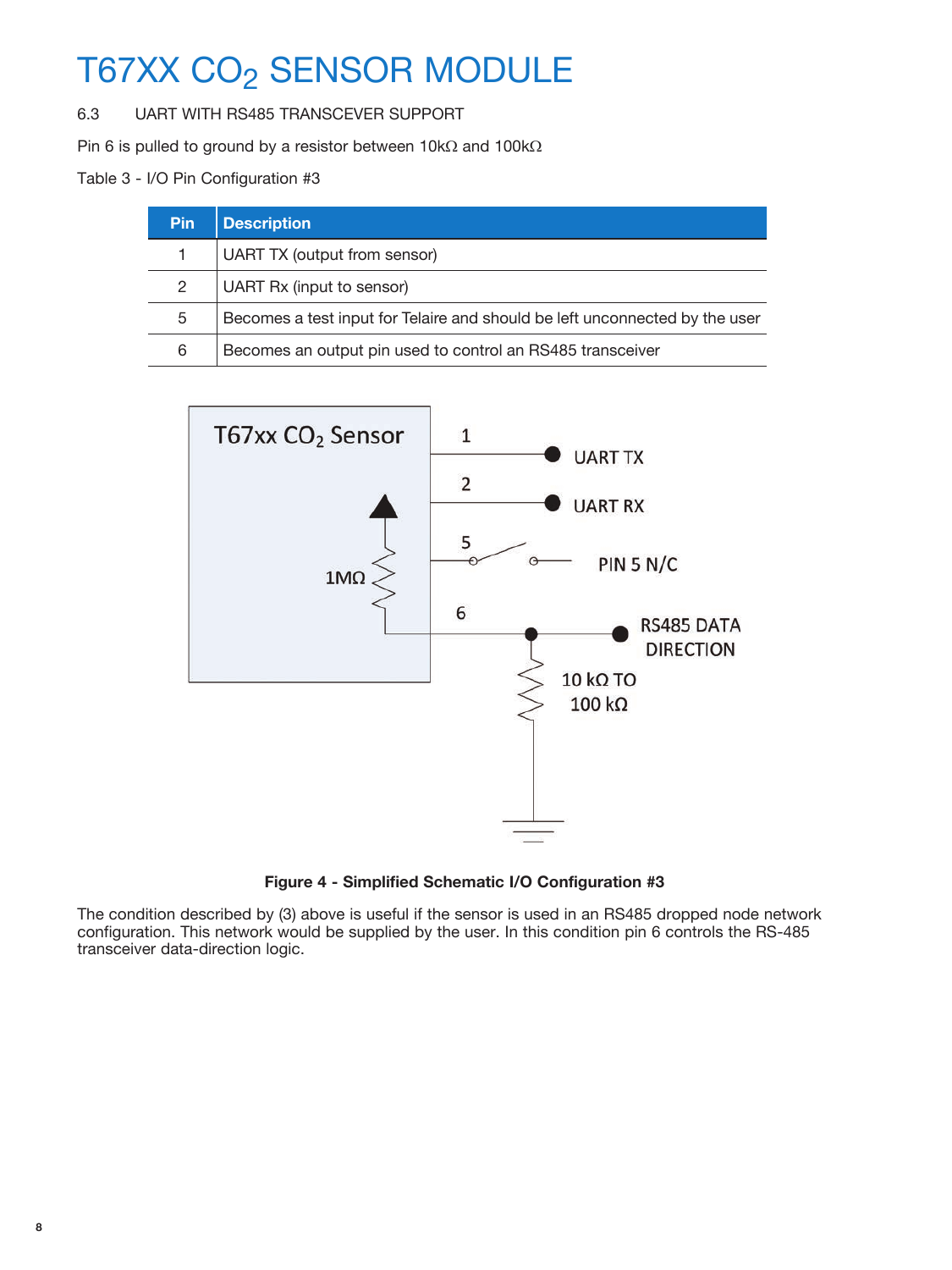# T67XX CO<sub>2</sub> SENSOR MODULE PWM OUTPUTS

The T67xx sensor has a selectable Pulse Width Modulation (PWM) output feature on Pin 5, based on the state of Pin 6 during power on.

The two types of supported PWM operate at ~1Hz and 25 kHz and are scaled to the range of the sensor as determined by the model. For example, if the model is a T6713-5k, the units PWM output will have 0 to 5000 ppm output range. For the model T6713, the units PWM will have 0 – 2000 ppm output range.

An external pull up resistor to a voltage between 3.3 to 5V is required on the PWM output. Typical value could be anywhere from 4.7 kOhm to 100 kOhm depending on chosen frequency of the PWM output and capacitance of the output load.

The slow ~1Hz PWM output option supports legacy application and was developed to communicate with simple low cost microcontrollers without using complex communication protocols. It allows the user to measure the duration of the pulse, and correlate this to a  $CO<sub>2</sub>$  measurements. Each PWM cycle has start sequence including 2 msec of low level followed by 2 msec of high level.



**Figure 5 - Details of ~1Hz PWM**

In order to convert the pulse to a reading in PPM, the user should use the following equation:

PPM=(t\_pulse-2)\*2 for 0 – 2000 ppm models

PPM=(t\_pulse-2)\*5 for 0 – 5000 ppm models

Where:

t\_pulse=Measured duration of pulse in msec

PPM=Measured CO<sub>2</sub> Value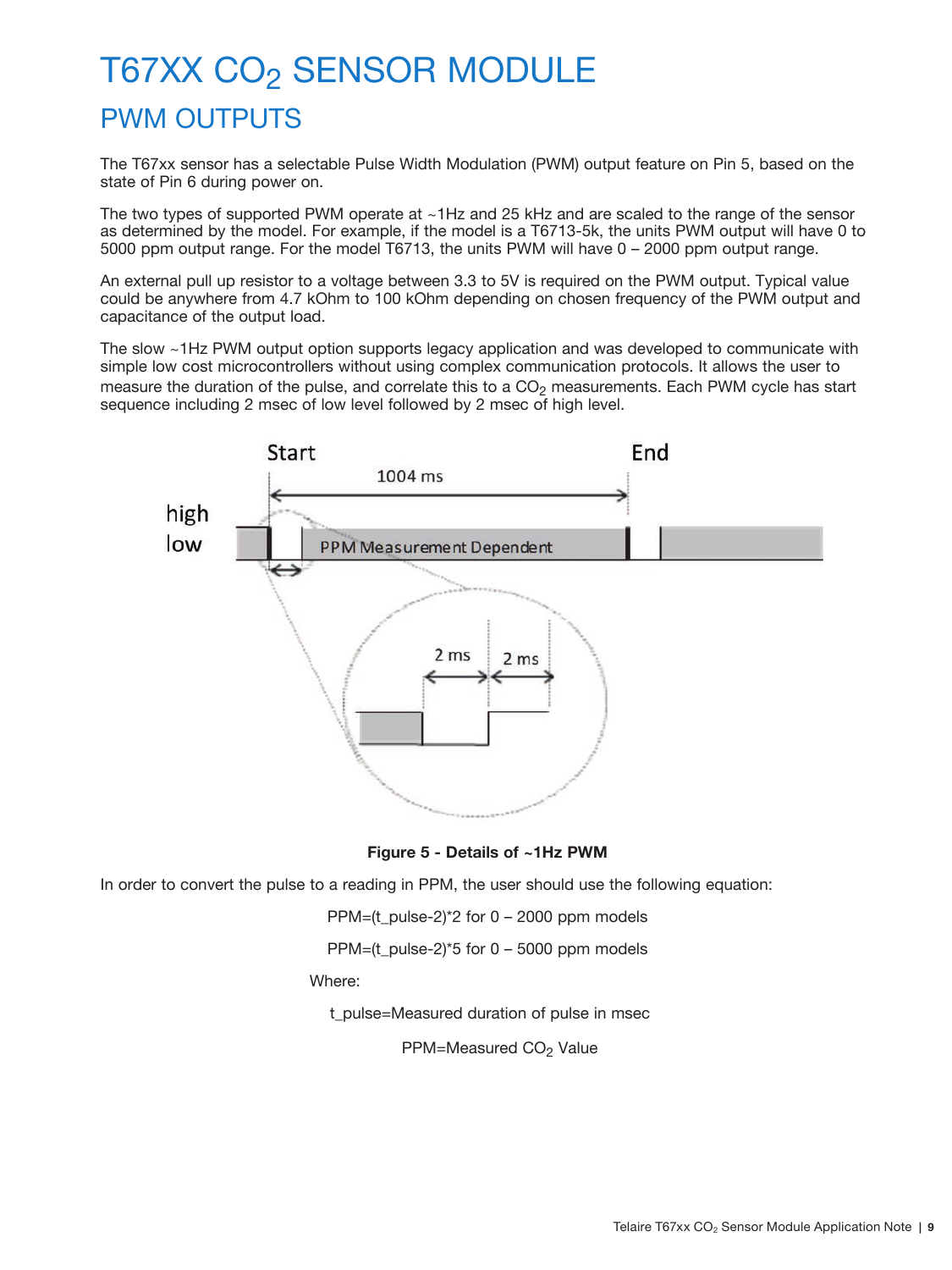

**Figure 6 - Example of the PWM for -2K model**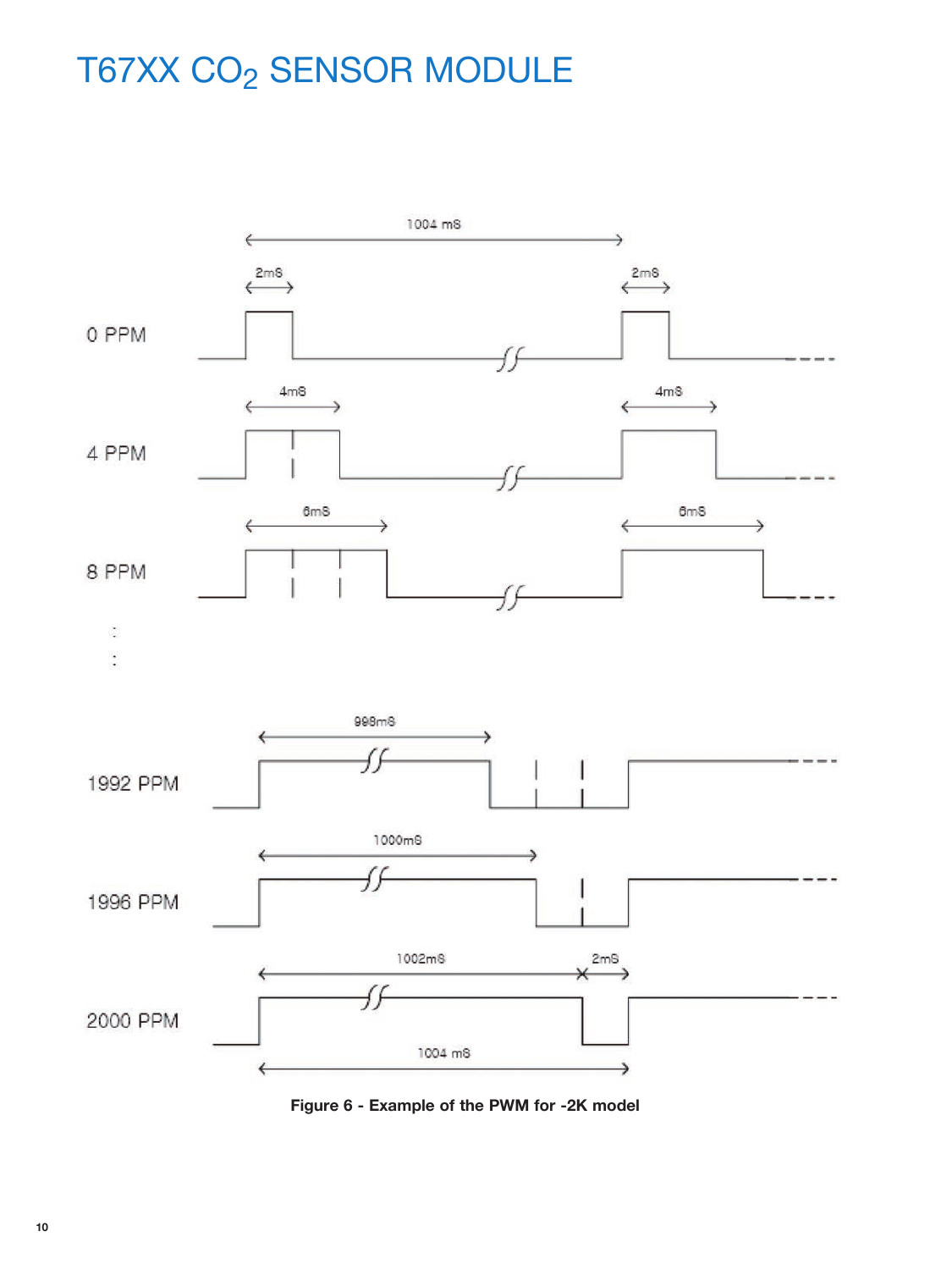The 25 kHz PWM output is a traditional PWM with 40 micro seconds period. It can be can be filtered to create an analog output. Below is one of possible circuit designs to convert 25 kHz PWM to an analog output, where R3 and R4 will set the gain of the amplifier.



**Figure 7 - Circuit design for 25 kHz PWM output conversion to analog voltage**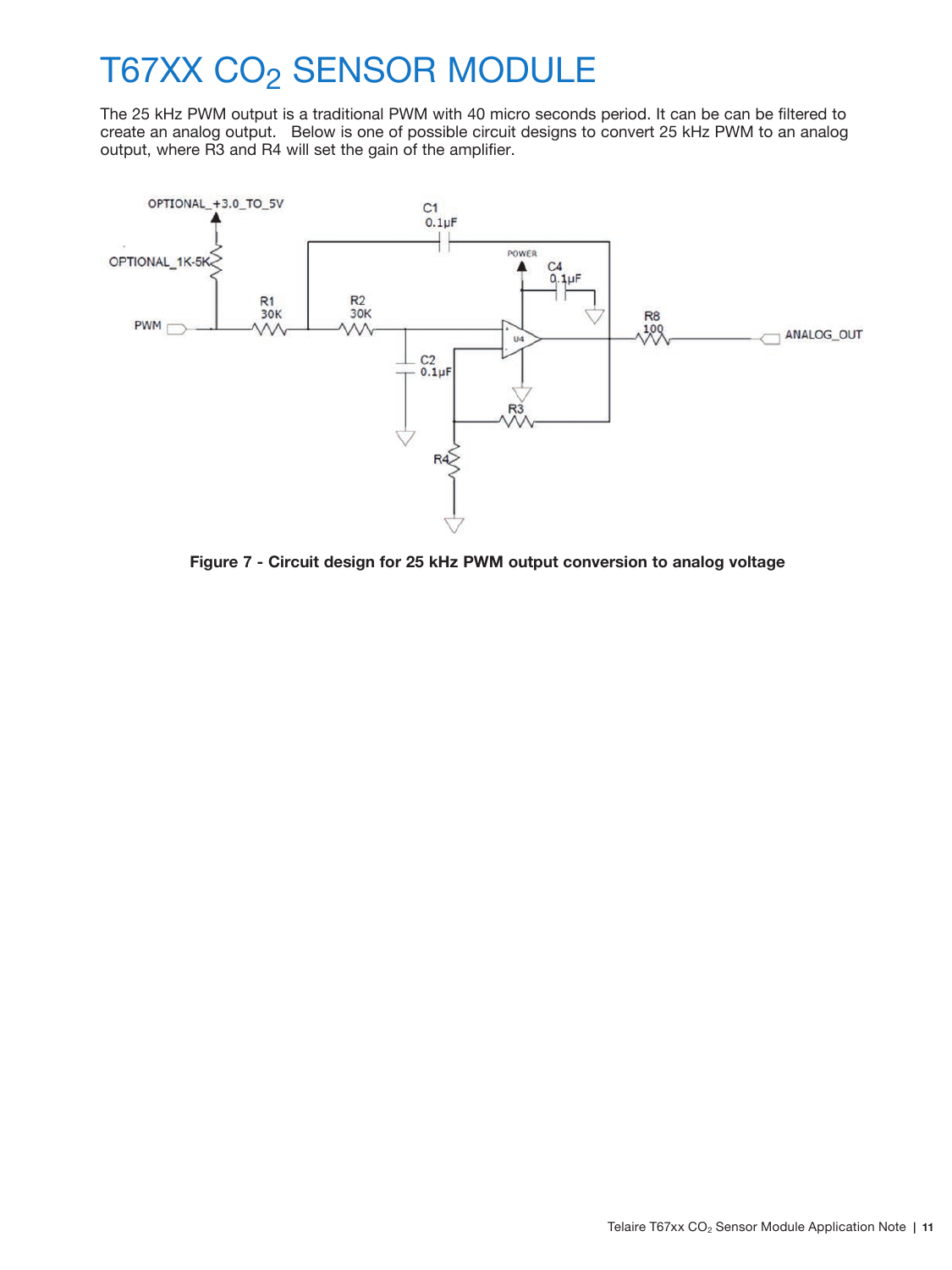# T67XX CO<sub>2</sub> SENSOR MODULE COMMUNICATION – MODBUS PROTOCOL

The T67xx sensor uses the Modbus protocol for all communications. The documents are freely available on the Modbus WEB site at http://www.modbus.org/specs.php.

# **UART (RS232/RS485)**

For UART communications, reference the recommendations found in the document 'Modbus Serial Line Protocol and Implementation Guide V1.02'. This document includes detailed information on how to calculate the required CRC (Cyclical Redundancy Checking) bytes.

It is important to note that for Modbus over serial lines (i.e., RS-232 and RS-485) the user MUST INCLUDE THE CYCLICAL REDUNDANCY CHECK (CRC) fields at the end of the Modbus request. The CRC calculation is not necessary for communications over the I2C interface.

# **I 2C**

The  $12C$  implementation does use the Modbus protocol, and wraps the message in  $12C$  format, however the CRC is not included in this case. Please reference to the "I2C specification and user's manual" at the following URL for details on <sup>12</sup>C communication www.nxp.com/documents/user\_manual/UM10204.pdf.

The T67xx sensor always operates as a slave. In the examples below the implementer using the I2C interface will need to communicate with the sensor as either a master-transmitter (for Modbus requests) or a master-receiver (for Modbus responses). The sensor will not initiate communications, i.e., it will not become a master and respond to the request. It is up to the master to read the response from the sensor.

Since I<sup>2</sup>C clock stretching is enabled and used by T67xx. The I<sup>2</sup>C master must support clock stretching.

# **I 2C Timing Considerations**

Unlike the UART interface, where the sensor's serial port controls the response back to the master device, the I2C master can ask for the response immediately after sending the request because the I2C master controls the clock. If the master asks for a response immediately, without giving the sensor time to formulate a response, the master will receive a string of zeros.

It is suggested that the master send the request, wait 5 to 10 milliseconds and then ask for the response. This time does depend on bus loading and board layout but carefully constructed test setups have demonstrated that the sensor can respond within 1 millisecond in controlled conditions with a data rate of 100kbps. The suggested delay of 5 to 10 milliseconds should be adequate for almost all conceivable cases.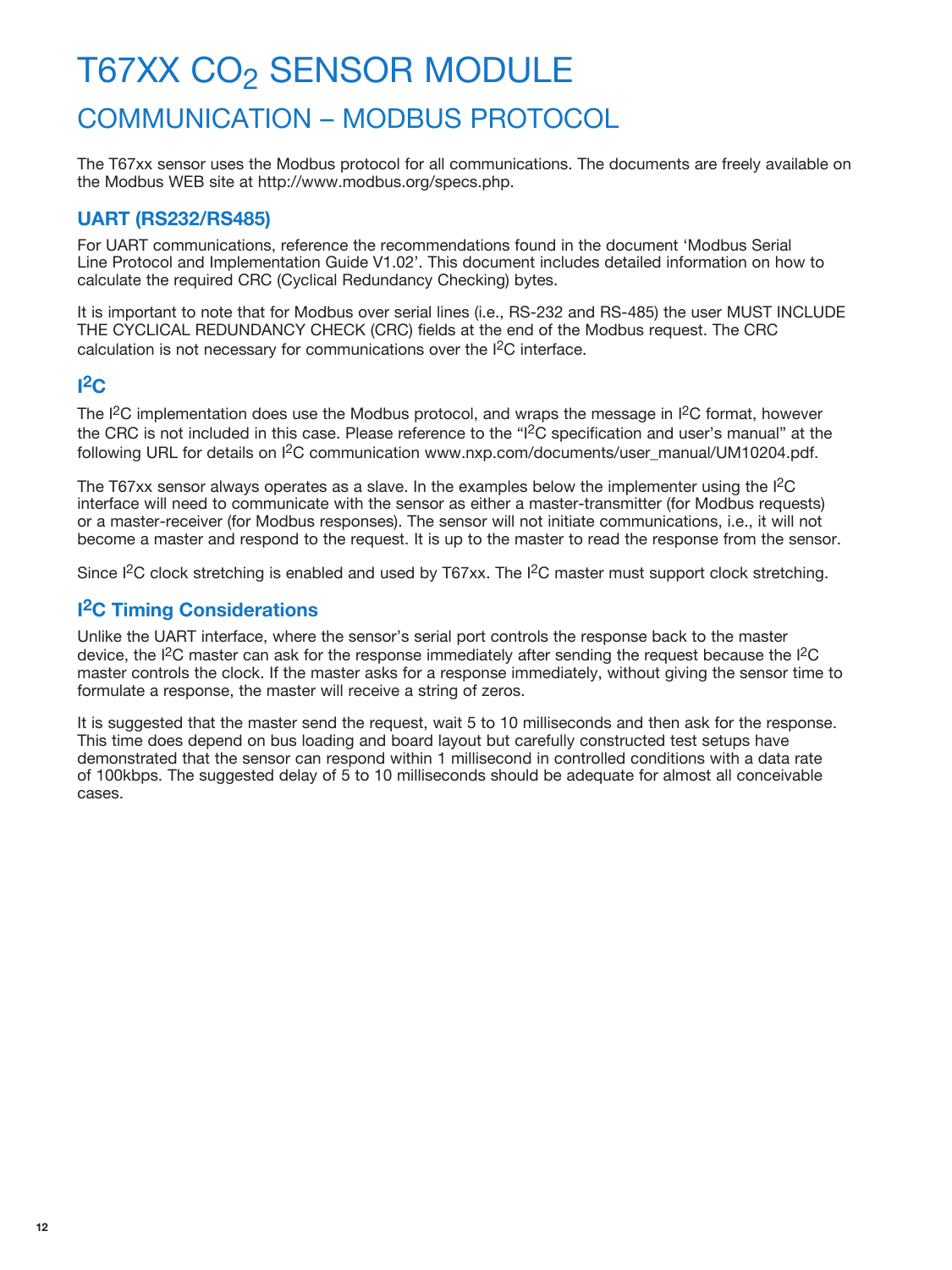# COMMAND SUMMARY

### Table 4 – T67xx Modbus Command Summary

| <b>Name</b>                           | <b>Modbus</b><br><b>Register</b> | <b>Register</b><br><b>Address</b> | <b>Data</b><br><b>Type</b> | <b>Description</b>                                                         |
|---------------------------------------|----------------------------------|-----------------------------------|----------------------------|----------------------------------------------------------------------------|
| FIRMWARE_REVISION                     | Input<br>(RO)                    | '1389'H<br>'5001'D                | uint16_t                   | Returns the firmware revision from the<br>sensor                           |
| <b>STATUS</b>                         | Input<br>(RO)                    | '138A'H<br>'5002'D                | uint16_t                   | Returns a status register from the<br>sensor. Additional details are below |
| <b>GAS PPM</b>                        | Input<br>(RO)                    | '138B'H<br>'5003'D                | uint $16$ t                | The current gas ppm calculation                                            |
| <b>RESET DEVICE</b>                   | Coils<br>(WO)                    | '03E8'H<br>$'1000'$ D             | uint16_t                   | Reset the sensor over the Modbus<br>network                                |
| <b>START SINGLE POINT</b><br>CAL      | Coils<br>(WO)                    | '03EC'H<br>'1004'D                | uint16_t                   | Start a single-point calibration                                           |
| <b>SLAVE ADDRESS</b>                  | Holding<br>(RW)                  | '0FA5'H<br>$4005'$ D              | uint16_t                   | Change of sensor address (default<br>address is '15'H ('21'D)              |
| ABC LOGIC™ ENABLE /<br><b>DISABLE</b> | Coils<br>(RW)                    | '03EE'H<br>'1006'D                | uint $16$ t                | Enable or disable ABC Logic™                                               |
| <b>MEASURE ON DEMAND</b>              | <b>Holding</b><br>(RW)           | '100B'H<br>'4107'D                | uint16_t                   | Enable or disable Measure on<br>Demand                                     |

Where RO is Read Only, WO is Write Only and RW is Read or Write.

Examples are given in the following pages.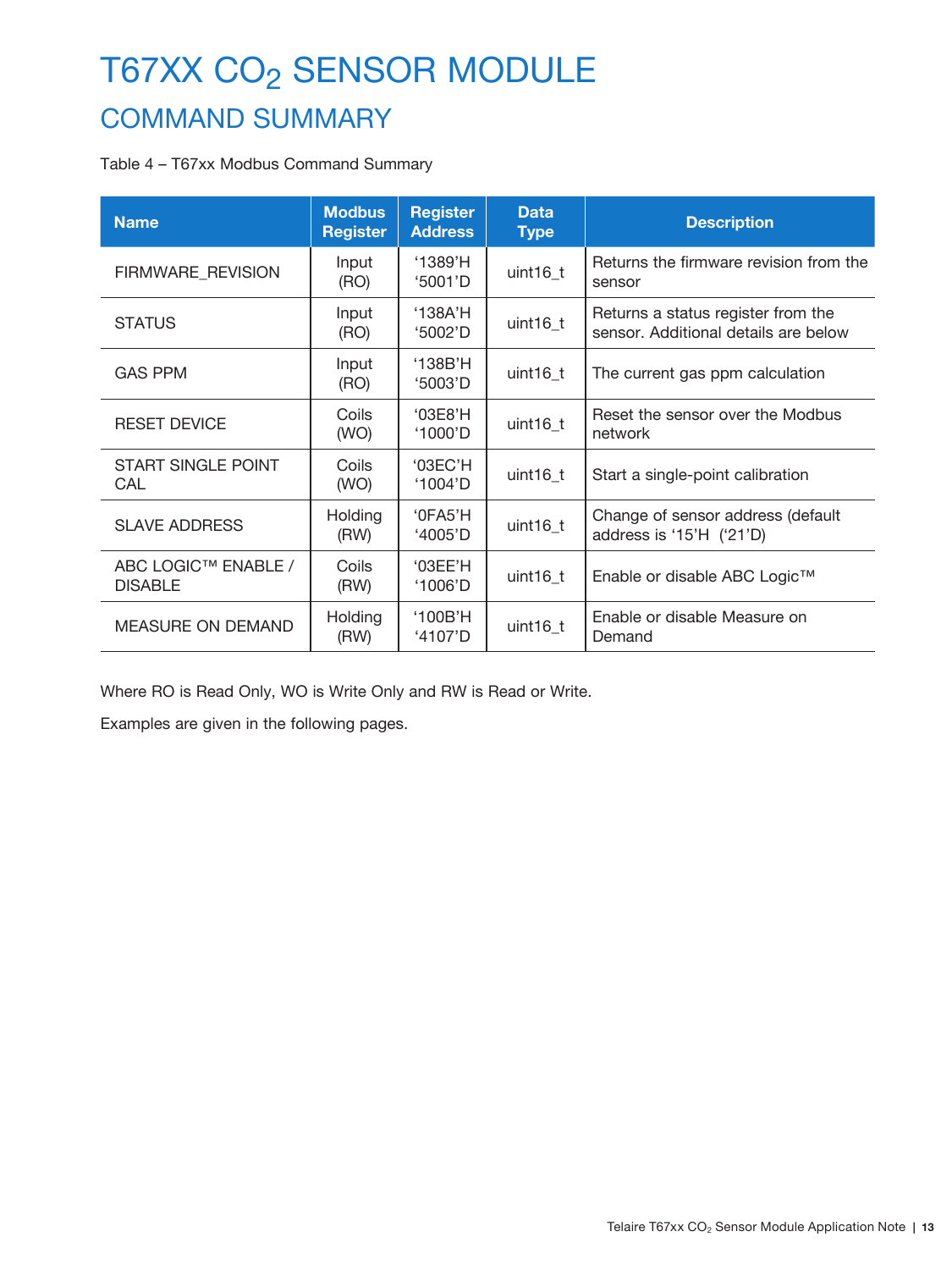# **Firmware Version**

This command will return the current firmware revision of the sensor. Use the Modbus Read Input Registers function (4) and read one (1) register at address '1389'H ('5001'D).

### **Example 1** - Modbus request/response to read the firmware revision (UART)

#### **Modbus Request UART**

| $^{\circ}$ 15'H | Slave Address (default is '15'H') |
|-----------------|-----------------------------------|
| '04'H           | <b>Function Code</b>              |
| '13'H           | <b>Starting Address (MSB)</b>     |
| '89'H           | <b>Starting Address (LSB)</b>     |
| $'00'$ H        | Number of registers to read (MSB) |
| '01'H           | Number of registers to read (LSB) |
| XX              | CRC (LSB)                         |
| XX              | CRC (MSB)                         |

### **Modbus Response UART**

| $^{\circ}$ 15'H | Slave Address (default is '15'H') |
|-----------------|-----------------------------------|
| '04'H           | <b>Function Code</b>              |
| '02'H           | <b>Byte Count</b>                 |
| XX              | Status (MSB)                      |
| XX              | Status (LSB)                      |
| XX              | CRC (LSB)                         |
| XX              | CRC (MSB)                         |

# **Example 2** - Modbus request/response to read the firmware revision (I**2**C)

The default T67xx I<sup>2</sup>C slave address is '15'H and not shown.

### **Modbus Request I2C** *(Master-Transmitter/Slave-Receiver)*

| $^{\circ}$ 04'H | <b>Function Code</b>              |
|-----------------|-----------------------------------|
| '13'H           | <b>Starting Address (MSB)</b>     |
| '89'H           | <b>Starting Address (LSB)</b>     |
| $'00'$ H        | Number of registers to read (MSB) |
| '01'H           | Number of registers to read (LSB) |

**Modbus Response I2C** *(Master-Receiver/Slave-Transmitter)*

| $^{\circ}$ 04'H | <b>Function Code</b> |
|-----------------|----------------------|
| '02'H           | <b>Byte Count</b>    |
| <b>XX</b>       | Status (MSB)         |
| <b>XX</b>       | Status (LSB)         |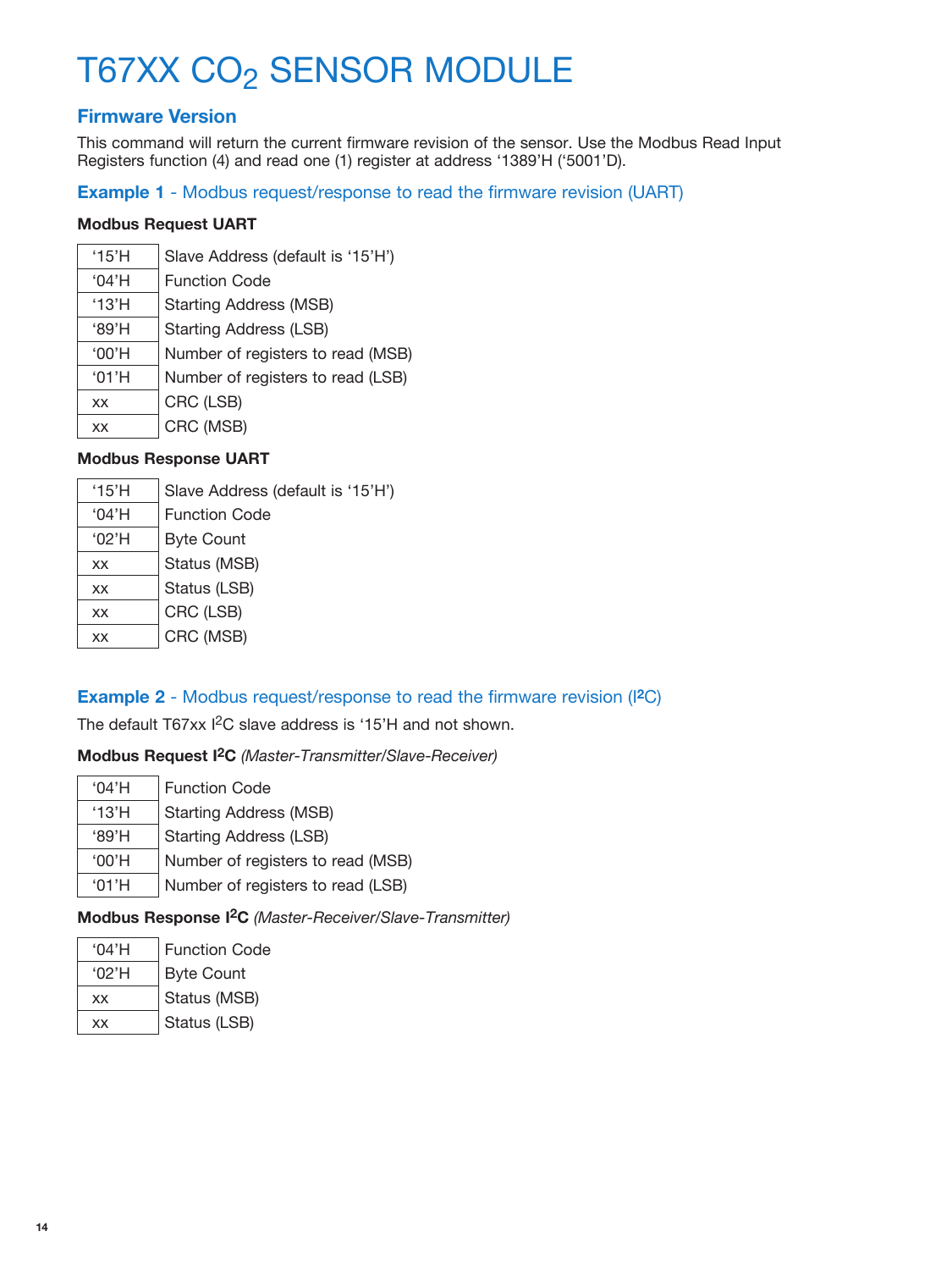## **Status**

This command returns a register with the status of various functions on the sensor. The user must verify that no error condition exists in the sensor. Also, user must verify that the sensor has completed the warmup stage.

Use the Modbus Read Input Registers function (4) and read one (1) register at address 138A'H ('5002'D).

### **Example 3** – Modbus request/response to read the Status Register (UART)

#### **Modbus Request (UART)**

| $^{\prime}$ 15'H | Slave Address (default is '15'H') |
|------------------|-----------------------------------|
| $^{\circ}$ 04'H  | <b>Function Code</b>              |
| '13'H            | <b>Starting Address (MSB)</b>     |
| $'A^8A'H$        | <b>Starting Address (LSB)</b>     |
| $'00'$ H         | Input registers to read (MSB)     |
| '01'H            | Input registers to read (LSB)     |
| XX               | CRC (LSB)                         |
| XX               | CRC (MSB)                         |

#### **Modbus Response (UART)**

| $^{\circ}$ 15'H | Slave Address (default is '15'H') |
|-----------------|-----------------------------------|
| '04'H           | <b>Function Code</b>              |
| $^{\circ}$ 02'H | <b>Byte Count</b>                 |
| <b>XX</b>       | Status (MSB)                      |
| <b>XX</b>       | Status (LSB)                      |
| <b>XX</b>       | CRC (LSB)                         |
| XX              | CRC (MSB)                         |

### **Example 4** – Modbus request/response to read the Status Register ( $|^{2}C$ )

The default T67xx I<sup>2</sup>C slave address is '15'H and not shown.

**Modbus Request (I2C)** *(Master-Transmitter/Slave-Receiver)*

| $^{\circ}$ 04'H | <b>Function Code</b>          |
|-----------------|-------------------------------|
| '13'H           | <b>Starting Address (MSB)</b> |
| $'A^8A'H$       | <b>Starting Address (LSB)</b> |
| '00'H           | Input registers to read (MSB) |
| '01'H           | Input registers to read (LSB) |

#### **Modbus Response (I2C)** *(Master-Receiver/Slave-Transmitter)*

| $^{\circ}$ 04'H | <b>Function Code</b> |
|-----------------|----------------------|
| '02'H           | <b>Byte Count</b>    |
| <b>XX</b>       | Status (MSB)         |
| XX              | Status (LSB)         |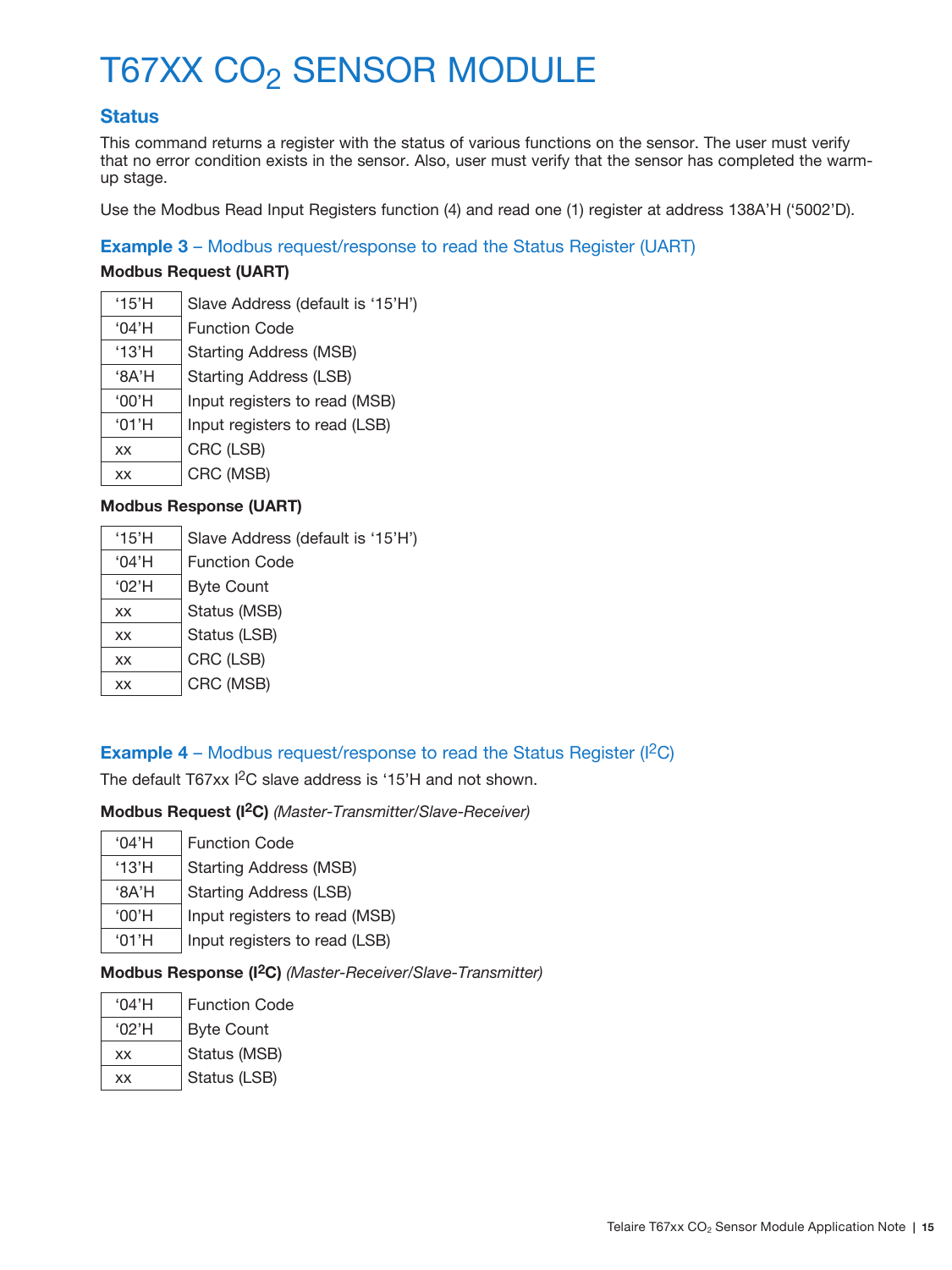The **STATUS** register is a bit-vector where each bit represents the status of some function within the sensor. Not all bits are assigned.

| <b>Bit position</b> | <b>HEX</b> | <b>Comments</b>          |
|---------------------|------------|--------------------------|
| XXXXXXXX, XXXXXXX1  | '0001'H    | <b>Error condition</b>   |
| XXXXXXXX, XXXXXX1X  | '0002'H    | Flash error              |
| XXXXXXXX, XXXXX XX  | '0004'H    | Calibration error        |
| XXXXXXXX, XXXX1XXX  | '0008'H    | <b>NA</b>                |
| XXXXXXXX, XXX1XXXX  | $'0010'$ H | <b>NA</b>                |
| XXXXXXXX, XX1XXXXX  | $'0020'$ H | <b>NA</b>                |
| XXXXXXXX, X1XXXXXX  | $'0040'$ H | <b>NA</b>                |
| XXXXXXXX, 1XXXXXXX  | $'0080'$ H | <b>NA</b>                |
| XXXXXXX1, XXXXXXXX  | $'0100'$ H | <b>NA</b>                |
| XXXXXX1X, XXXXXXXX  | $'0200'$ H | NA.                      |
| XXXXX1XX, XXXXXXXX  | $'0400'$ H | Reboot                   |
| XXXX1XXX, XXXXXXXX  | $'0800'$ H | Warm-up mode             |
| XXX1XXXX, XXXXXXXX  | '1000'H    | <b>NA</b>                |
| XX XXXXXX, XXXXXXXX | $'2000'$ H | <b>NA</b>                |
| X1XXXXXX, XXXXXXXX  | '4000'H    | <b>NA</b>                |
| XXXXXXX, XXXXXXXX   | '8000'H    | Single point calibration |

For error conditions, a '1' indicates an error; a '0' indicates no error. Flash error is fatal (i.e., there is no recovery). Calibration errors can be cleared by running the calibration procedure again with successful results.

For calibration conditions, a '1' indicates that the calibration cycle is currently in progress. No other calibration cycle can start while one is currently in progress and will result in an error being reported by the Modbus response to the new calibration request.

If the warm-up bit is set the sensor is in a mode where internal registers are being initialized and gas (ppm) data is not necessarily correct.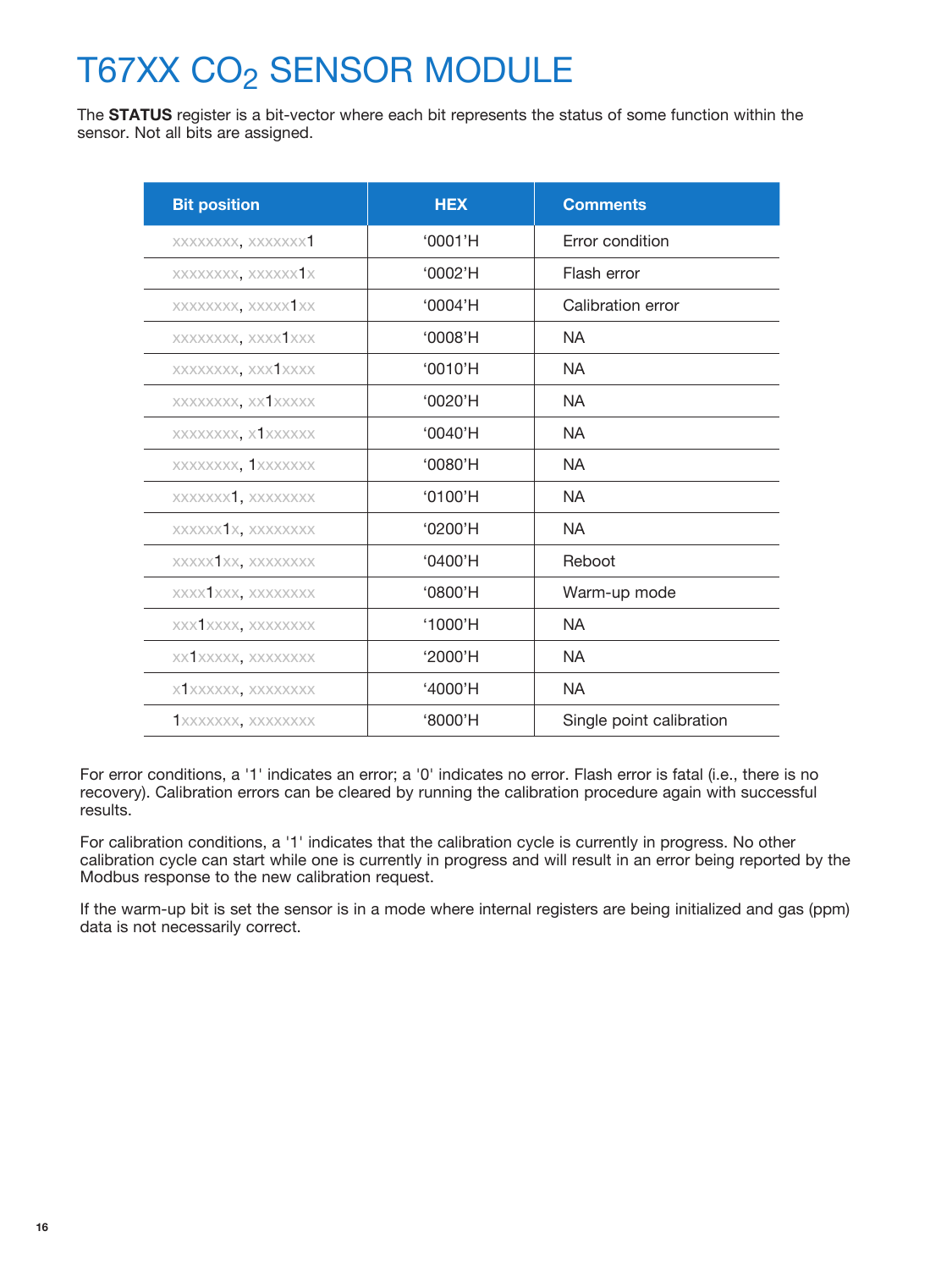# **GAS PPM**

This command reports the current gas measurement in ppm. Use the Modbus Read Input Registers function (4) and read one (1) register at address '138B'H ('5003'D).

#### Example 5 – Modbus request/response to read the Gas PPM Register (UART)

### **Modbus Request (UART)**

| $^{\prime}$ 15'H | Slave Address (default is '15'H') |
|------------------|-----------------------------------|
| '04'H            | <b>Function Code</b>              |
| $^{\prime}$ 13'H | <b>Starting Address (MSB)</b>     |
| 'BB'H            | <b>Starting Address (LSB)</b>     |
| $'00'$ H         | Input registers to read (MSB)     |
| '01'H            | Input registers to read (LSB)     |
| <b>XX</b>        | CRC (LSB)                         |
| XX               | CRC (MSB)                         |

### **Modbus Response (UART)**

| $^{\circ}$ 15'H | Slave Address (default is '15'H') |
|-----------------|-----------------------------------|
| '04'H           | <b>Function Code</b>              |
| '02'H           | <b>Byte Count</b>                 |
| XX              | MSB of the 16-bit gas ppm data    |
| XX              | LSB of the 16-bit gas ppm data    |
| <b>XX</b>       | CRC (LSB)                         |
| XX              | CRC (MSB)                         |

### Example  $6$  – Modbus request/response to read the Gas PPM Register ( ${}^{12}C$ )

The default T67xx I<sup>2</sup>C slave address is '15'H and not shown.

#### **Modbus Request (I2C)** *(Master-Transmitter/Slave-Receiver)*

| $^{\circ}$ 04'H  | <b>Function Code</b>          |
|------------------|-------------------------------|
| $^{\prime}$ 13'H | <b>Starting Address (MSB)</b> |
| 'BB'H            | <b>Starting Address (LSB)</b> |
| '00'H            | Input registers to read (MSB) |
| '01'H            | Input registers to read (LSB) |

### **Modbus Response (I2C)** *(Master-Receiver/Slave-Transmitter)*

| '04'H     | <b>Function Code</b>           |
|-----------|--------------------------------|
| '02'H     | <b>Byte Count</b>              |
| <b>XX</b> | MSB of the 16-bit gas ppm data |
| XX        | LSB of the 16-bit gas ppm data |

To calculate the gas ppm, do the following: ppm =  $MSB * 256 + LSB$ 

Telaire T67xx CO2 Sensor Module Application Note **| 17**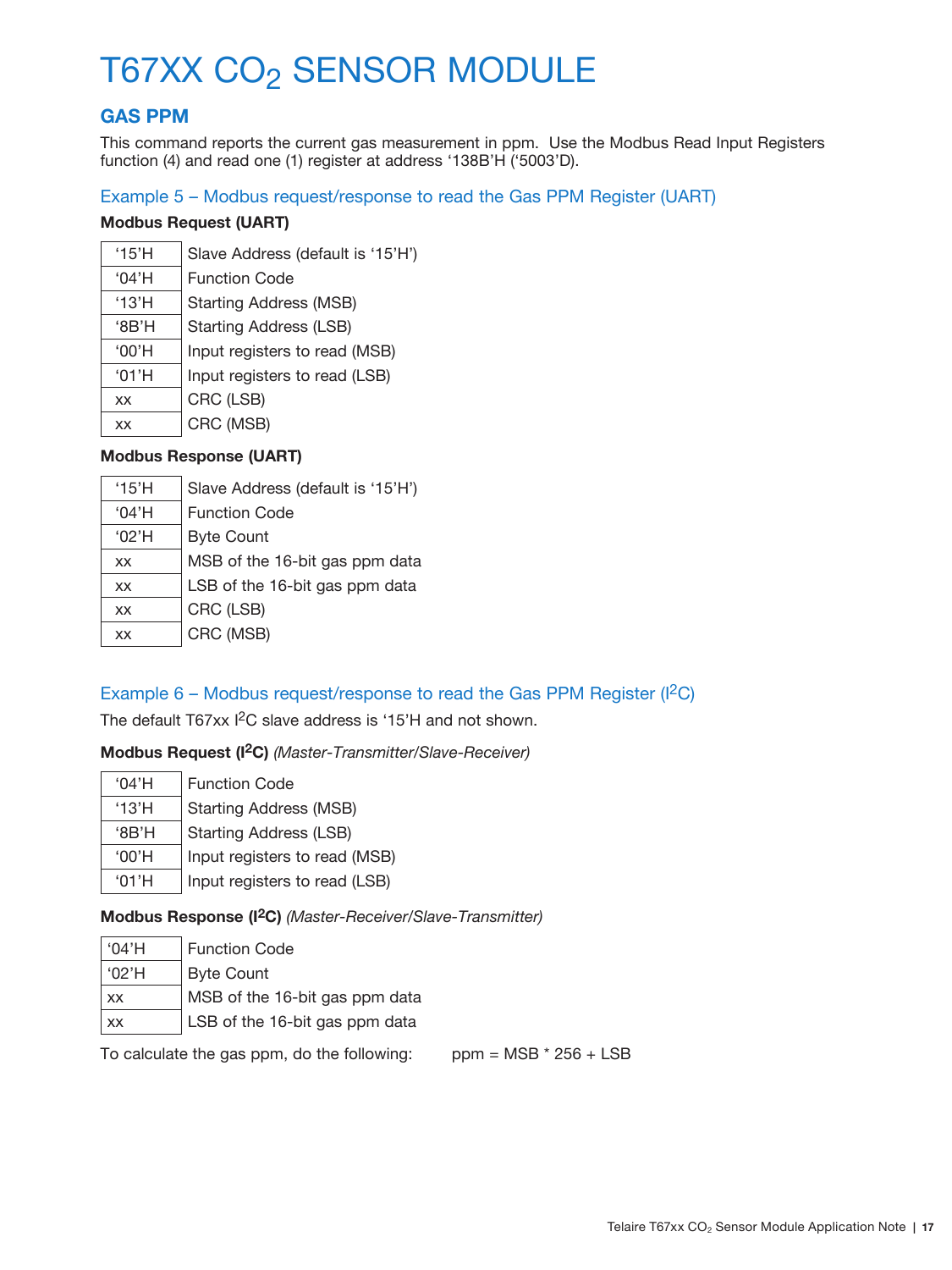## Example 7 – Calculating Gas PPM

For example, if the Modbus (UART) response was:

| $^{\circ}$ 15'H | Slave Address (default is '15'H')     |
|-----------------|---------------------------------------|
| '04'H           | <b>Function Code</b>                  |
| $^{\circ}$ 02'H | <b>Byte Count</b>                     |
| '01'H           | MSB of the 16-bit data '01'H = '1'D   |
| 9F'H            | LSB of the 16-bit data '9F'H = '159'D |
| XX.             | CRC (LSB)                             |
| XX.             | CRC (MSB)                             |
|                 |                                       |

Then the gas concentration will be calculated as:

 $1*256 + 159 = 415$  ppm

# **RESET**

The sensor can be reset using the Modbus command. The reset is immediate and there is no response. The sensor will act as if the power was cycled.

Use the Modbus Write Single Coil function (5) and write '00FF'H to the register at the address '03E8'H ('1000'D) to reset the sensor.

### Example 8 - Modbus request to reset the sensor (UART)

### **Modbus Request (UART)**

| $^{\prime}$ 15'H | Slave Address (default is '15'H') |
|------------------|-----------------------------------|
| '05'H            | <b>Function Code</b>              |
| '03'H            | <b>Output Address (MSB)</b>       |
| 'E8'H            | Output Address (LSB)              |
| 'FF'H            | Output Value (MSB)                |
| '00'H            | Output Value (LSB)                |
| <b>XX</b>        | CRC (LSB)                         |
| <b>XX</b>        | CRC (MSB)                         |

### Example 9 – Modbus request to reset the sensor  $(1^2C)$

The default T67xx I<sup>2</sup>C slave address is '15'H and not shown.

**Modbus Request (I2C)** (Master-Transmitter/Slave-Receiver)

| '05'H | <b>Function Code</b>        |
|-------|-----------------------------|
| '03'H | <b>Output Address (MSB)</b> |
| F8'H  | <b>Output Address (LSB)</b> |
| 'FF'H | Output Value (MSB)          |
| '00'H | Output Value (LSB)          |

**Note:** The sensor resets immediately. Use the STATUS command to check the sensor status after the RESET.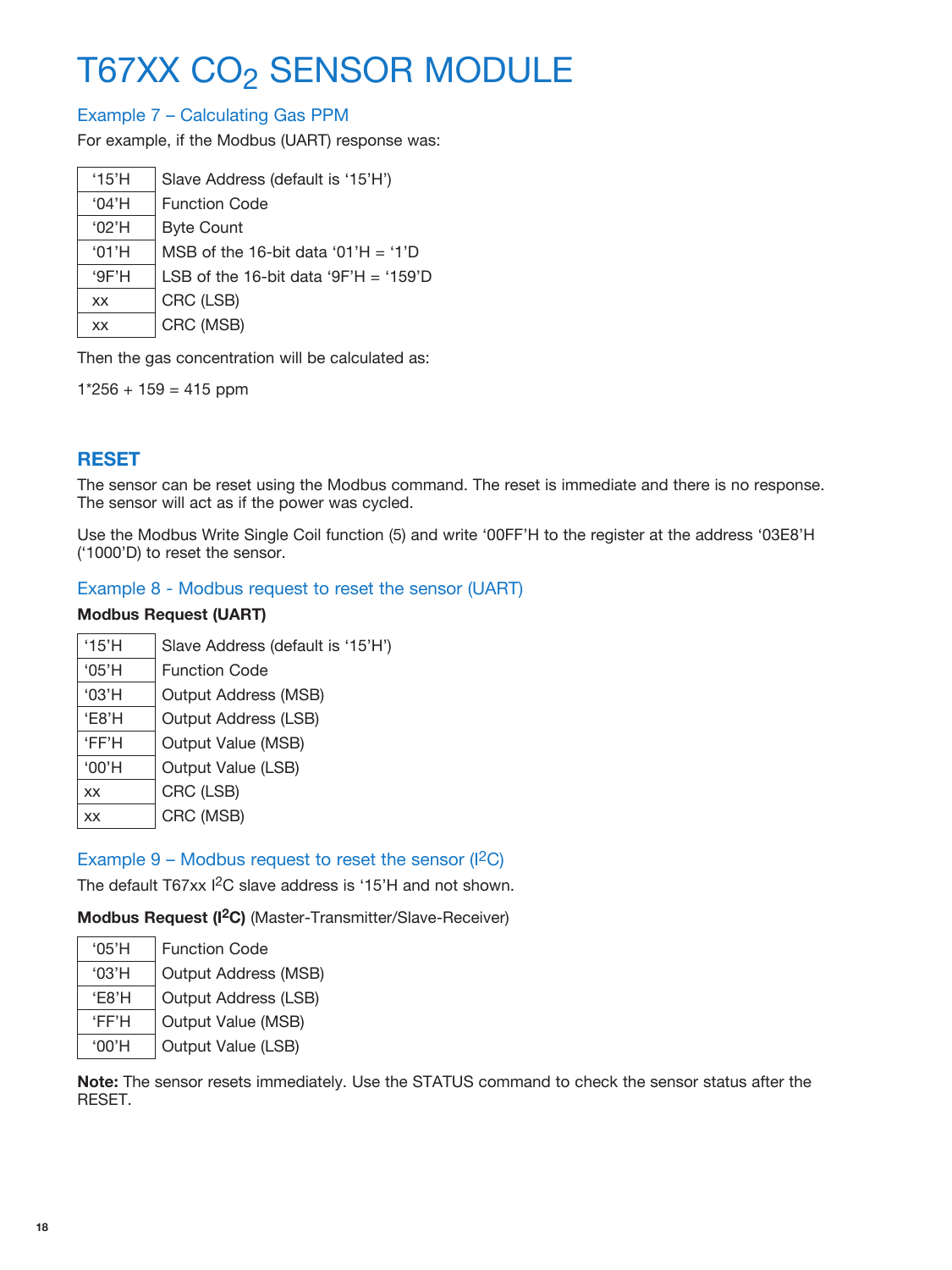# **START SINGLE POINT CALIBRATION**

This command starts the single point calibration routine.

The single-point calibration routine is usually done at ambient conditions (~500 ppm, 25 °C) and takes several minutes to complete after being started (~6 minutes). The sensor can be queried during this time for status and current gas ppm readings. The user can check on the status of the calibration by reading the status register and noting if the single-point calibration bit is set. The calibration can be stopped before completing. See examples.

Use the Modbus Write Single Coil function (5) and write '00FF'H to the register at the address 03EC'H ('1004'D) to start the calibration. Write '0000'H during calibration to stop the calibration function.

#### Example 10 - Modbus request/response to start Single Point Calibration (UART)

#### **Modbus Request (UART)**

| $^{\prime}$ 15'H | Slave Address (default is '15'H') |
|------------------|-----------------------------------|
| '05'H            | <b>Function Code</b>              |
| '03'H            | <b>Output Address (MSB)</b>       |
| <b>EC'H</b>      | <b>Output Address (LSB)</b>       |
| 'FF'H            | Output Value (MSB)                |
| '00'H            | Output Value (LSB)                |
| <b>XX</b>        | CRC (LSB)                         |
| <b>XX</b>        | CRC (MSB)                         |

| '15'H        | Slave Address (default is '15'H') |
|--------------|-----------------------------------|
| '05'H        | <b>Function Code</b>              |
| '03'H        | <b>Output Address (MSB)</b>       |
| <b>'EC'H</b> | <b>Output Address (LSB)</b>       |
| 'FF'H        | Output Value (MSB)                |
| $'00'$ H     | Output Value (LSB)                |
| XX           | CRC (LSB)                         |
| XX           | CRC (MSB)                         |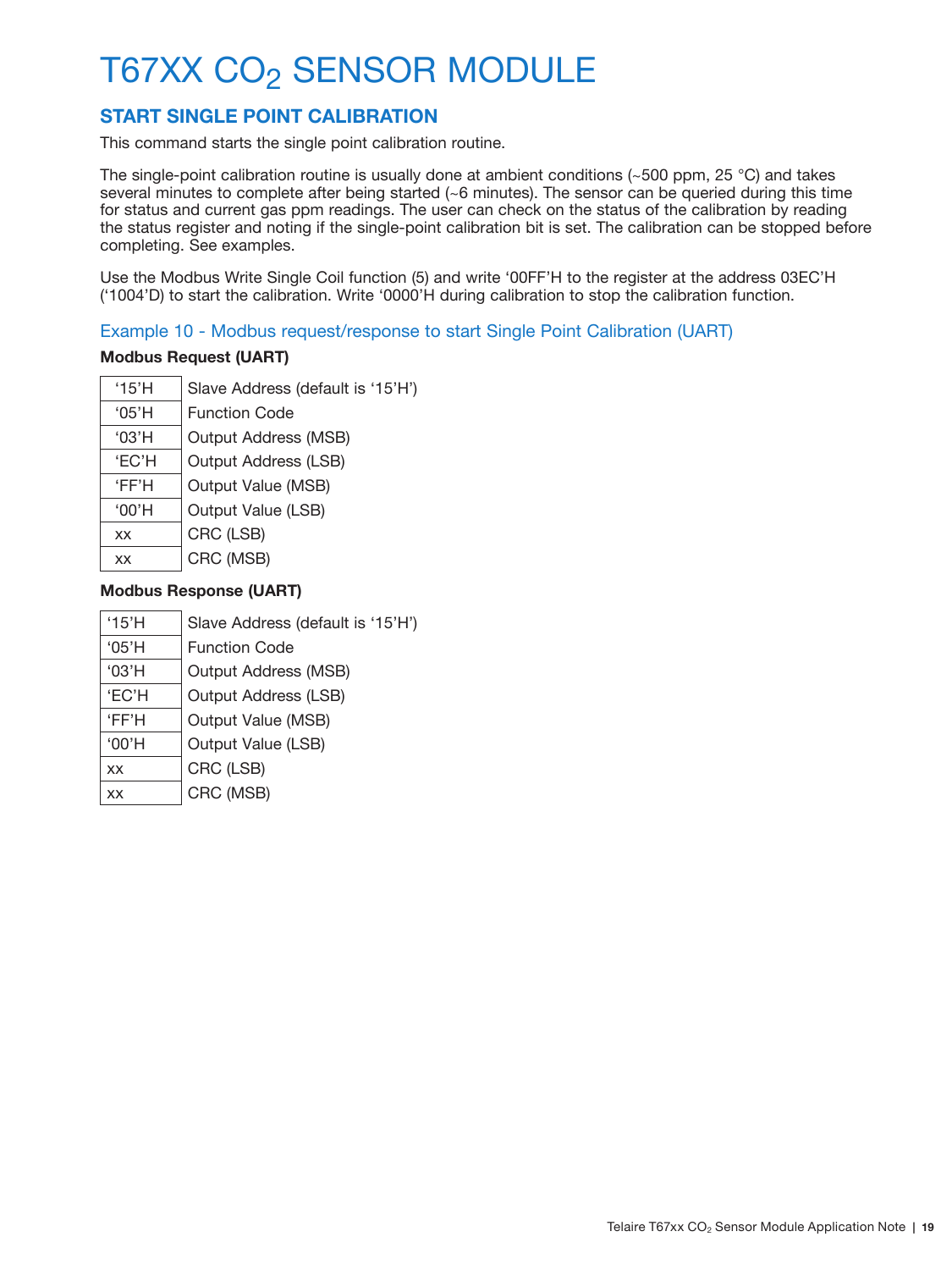### Example 11 – Modbus request/response to start Single Point Calibration (I<sup>2</sup>C)

The default T67xx I<sup>2</sup>C slave address is '15'H and not shown.

## **Modbus Request (I2C)**

| $^{\circ}$ 05'H | <b>Function Code</b>        |
|-----------------|-----------------------------|
| '03'H           | <b>Output Address (MSB)</b> |
| <b>'EC'H</b>    | Output Address (LSB)        |
| 'FF'H           | Output Value (MSB)          |
| $'$ 00'H        | Output Value (LSB)          |

### **Modbus Response (I2C)**

| '05'H        | <b>Function Code</b> |
|--------------|----------------------|
| '03'H        | Output Address (MSB) |
| <b>'EC'H</b> | Output Address (LSB) |
| 'FF'H        | Output Value (MSB)   |
| $'$ 00'H     | Output Value (LSB)   |

The calibration command cannot be restarted but can be stopped as detailed in the following example.

## Example 12 – Modbus request/response to stop Single Point Calibration (UART)

### **Modbus Request (UART)**

| '15'H | Slave Address (default is '15'H') |
|-------|-----------------------------------|
| '05'H | <b>Function Code</b>              |
| '03'H | <b>Output Address (MSB)</b>       |
| 'EC'H | <b>Output Address (LSB)</b>       |
| '00'H | Output Value (MSB)                |
| '00'H | Output Value (LSB)                |
| XX    | CRC (LSB)                         |
| XX    | CRC (MSB)                         |

| '15'H | Slave Address (default is '15'H') |
|-------|-----------------------------------|
| '05'H | <b>Function Code</b>              |
| '03'H | <b>Output Address (MSB)</b>       |
| 'EC'H | <b>Output Address (LSB)</b>       |
| '00'H | Output Value (MSB)                |
| '00'H | Output Value (LSB)                |
| XX    | CRC (LSB)                         |
| XX    | CRC (MSB)                         |
|       |                                   |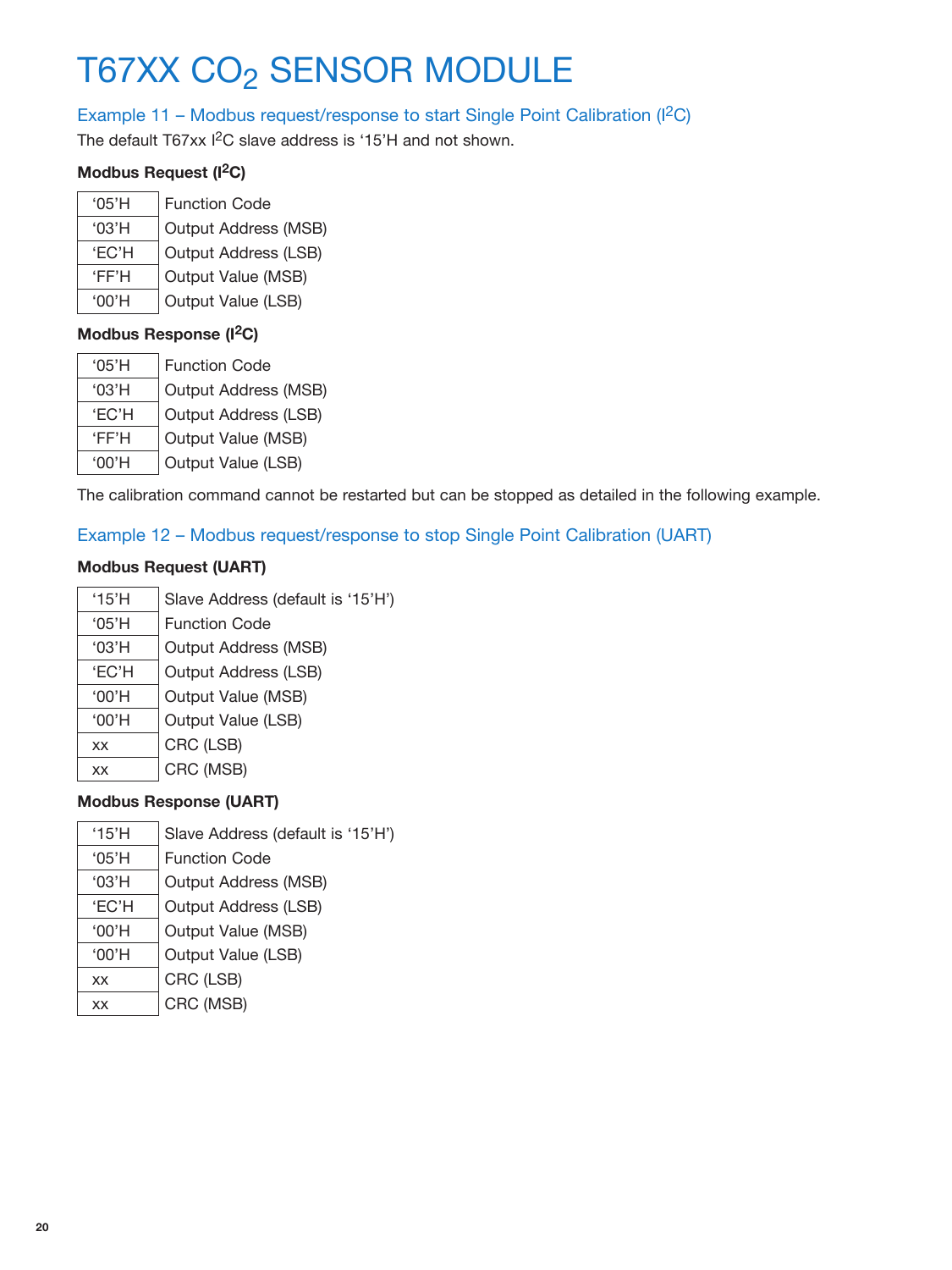### Example 13 – Modbus request/response to stop Single Point Calibration ( $|^{2}C$ )

The default T67xx I<sup>2</sup>C slave address is '15'H and not shown.

#### **Modbus Request (I2C)**

| $^{\circ}$ 05'H | <b>Function Code</b> |
|-----------------|----------------------|
| '03'H           | Output Address (MSB) |
| <b>'EC'H</b>    | Output Address (LSB) |
| $'00'$ H        | Output Value (MSB)   |
| $'$ 00'H        | Output Value (LSB)   |

#### **Modbus Response (I2C)**

| $^{\circ}$ 05'H | <b>Function Code</b> |
|-----------------|----------------------|
| '03'H           | Output Address (MSB) |
| 'FC'H           | Output Address (LSB) |
| $'00'$ H        | Output Value (MSB)   |
| '00'H           | Output Value (LSB)   |
|                 |                      |

## **CHANGE SLAVE ADDRESS**

It is possible to change the Modbus slave address. The change will only take effect after the sensor has been reset (e.g., over the Modbus RESET command) or power cycled. The change does not take effect immediately.

Use the Modbus Write Single Register function (6) and write the new address to the register at address '4005'D ('0FA5'H).

### Example 14 – Changing the default Slave Address (UART)

This example changes the current slave address from default '15'H to '10'H.

#### **Modbus Request (UART)**

| $'06'$ H<br><b>Function Code</b><br>Register Address (MSB)<br>$^{\circ}$ OF'H<br>Register Address (LSB)<br>A5'H | $^{\circ}$ 15'H |
|-----------------------------------------------------------------------------------------------------------------|-----------------|
|                                                                                                                 |                 |
|                                                                                                                 |                 |
|                                                                                                                 |                 |
| Register Value (MSB) MSB will always be zero<br>$'00'$ H                                                        |                 |
| Register Value (LSB) LSB - new slave address<br>$^{\circ}10'$ H                                                 |                 |
| CRC (LSB)<br><b>XX</b>                                                                                          |                 |
| CRC (MSB)<br>XX.                                                                                                |                 |

- '15'H Slave Address (default is '15'H) still using old slave address
- '06'H Function Code
- '0F'H Register Address (MSB)
- 'A5'H Register Address (LSB)
- '00'H Register Value (MSB)
- '15'H | Register Value (LSB) still returns old address value because no RESET command issues yet
- $xx$   $|$  CRC (LSB)
- $xx$   $|$  CRC (MSB)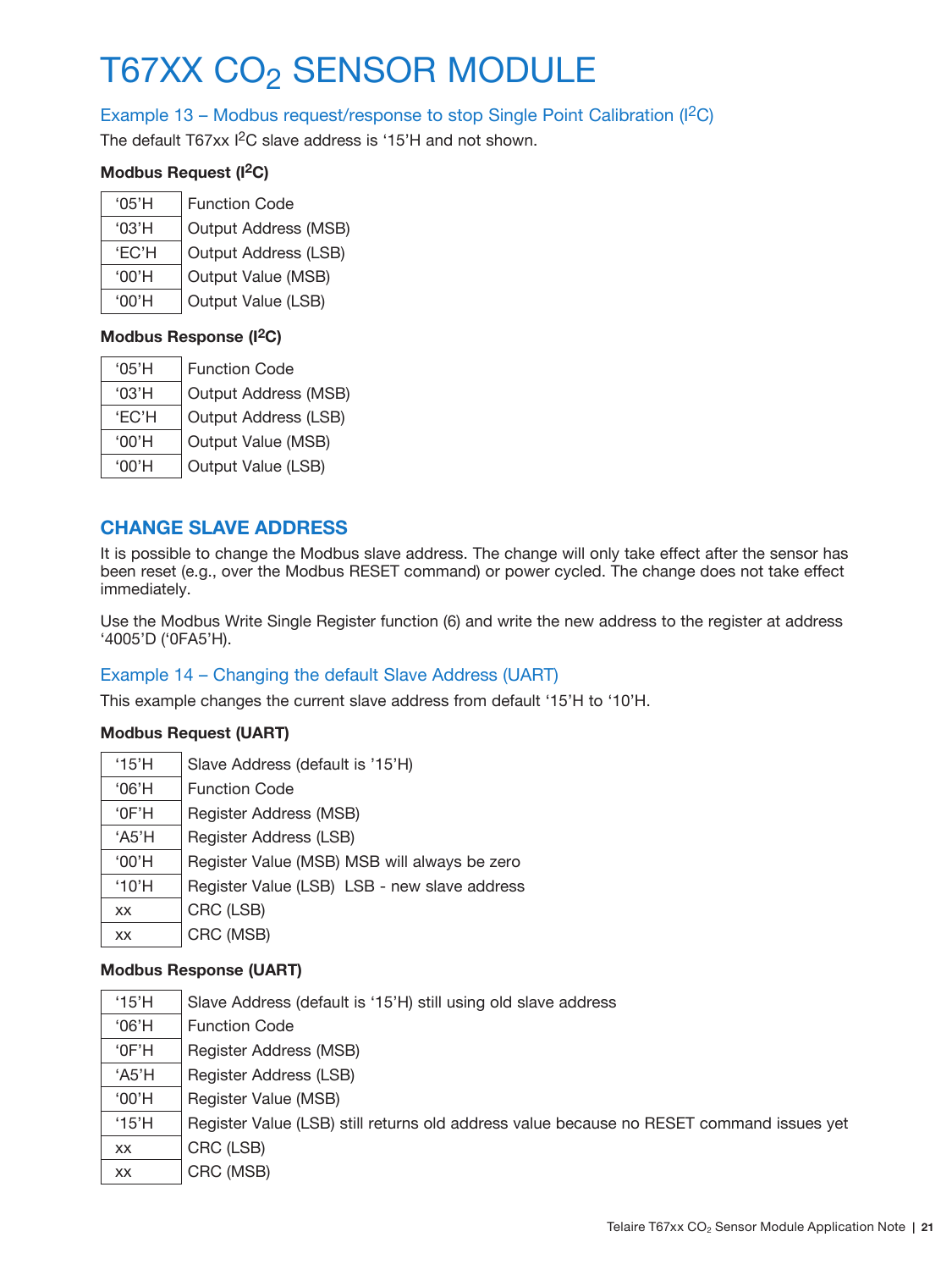# Example 15 – Changing the default Slave Address ( $|^{2}C$ )

The default T67xx I<sup>2</sup>C slave address is '15'H and not shown.

This example changes the current slave address from default '15'H to '10'H.

#### **Modbus Request (I2C)**

| $'06'$ H        | <b>Function Code</b>                         |
|-----------------|----------------------------------------------|
| $^{\circ}$ OF'H | Register Address (MSB)                       |
| 'A5'H           | Register Address (LSB)                       |
| '00'H           | Register Value (MSB) MSB will always be zero |
| $^{\circ}10'$ H | Register Value (LSB) LSB - new slave address |

### **Modbus Response (I2C) still using old '15'H address**

| $'06'$ H        | <b>Function Code</b>                                                                     |
|-----------------|------------------------------------------------------------------------------------------|
| $^{\circ}$ OF'H | Register Address (MSB)                                                                   |
| $A5'$ H         | Register Address (LSB)                                                                   |
| $'00'$ H        | Register Value (MSB)                                                                     |
| $^{\circ}$ 15'H | Register Value (LSB) still returns old address value because no RESET command issues yet |

# **ABC LOGIC™ ENABLE / DISABLE**

ABC Logic™ is manipulated through the Modbus interface by using the Write Single Coil function (5). Coils are viewed as basically switches, relays or discrete (i.e., single bit) inputs and outputs.

The ABC LOGIC CONTROL coil register is '03EE'H ('1006'D). A write of 'FF00'H (i.e., ON) will enable the ABC Logic™ and a write of '0000'H (i.e., OFF) will disable the ABC Logic™ function.

### Example 16 – Enable ABC Logic™ (UART)

#### **Modbus Request (UART)**

| '15'H     | Slave Address (default is '15'H')            |
|-----------|----------------------------------------------|
| '05'H     | <b>Function Code</b>                         |
| '03'H     | Register Address (MSB)                       |
| 'EE'H     | Register Address (LSB)                       |
| 'FF'H     | Register Value (MSB) Enable ABC Logic™       |
| $'00'$ H  | Register Value (LSB) LSB will always be zero |
| <b>XX</b> | CRC (LSB)                                    |
| <b>XX</b> | CRC (MSB)                                    |

| '15'H           | Slave Address (default is '15'H') |
|-----------------|-----------------------------------|
| $^{\circ}$ 05'H | <b>Function Code</b>              |
| '03'H           | Register Address (MSB)            |
| 'EE'H           | Register Address (LSB)            |
| 'FF'H           | Register Value (MSB)              |
| $'00'$ H        | Register Value (LSB)              |
| <b>XX</b>       | CRC (LSB)                         |
| XX              | CRC (MSB)                         |
|                 |                                   |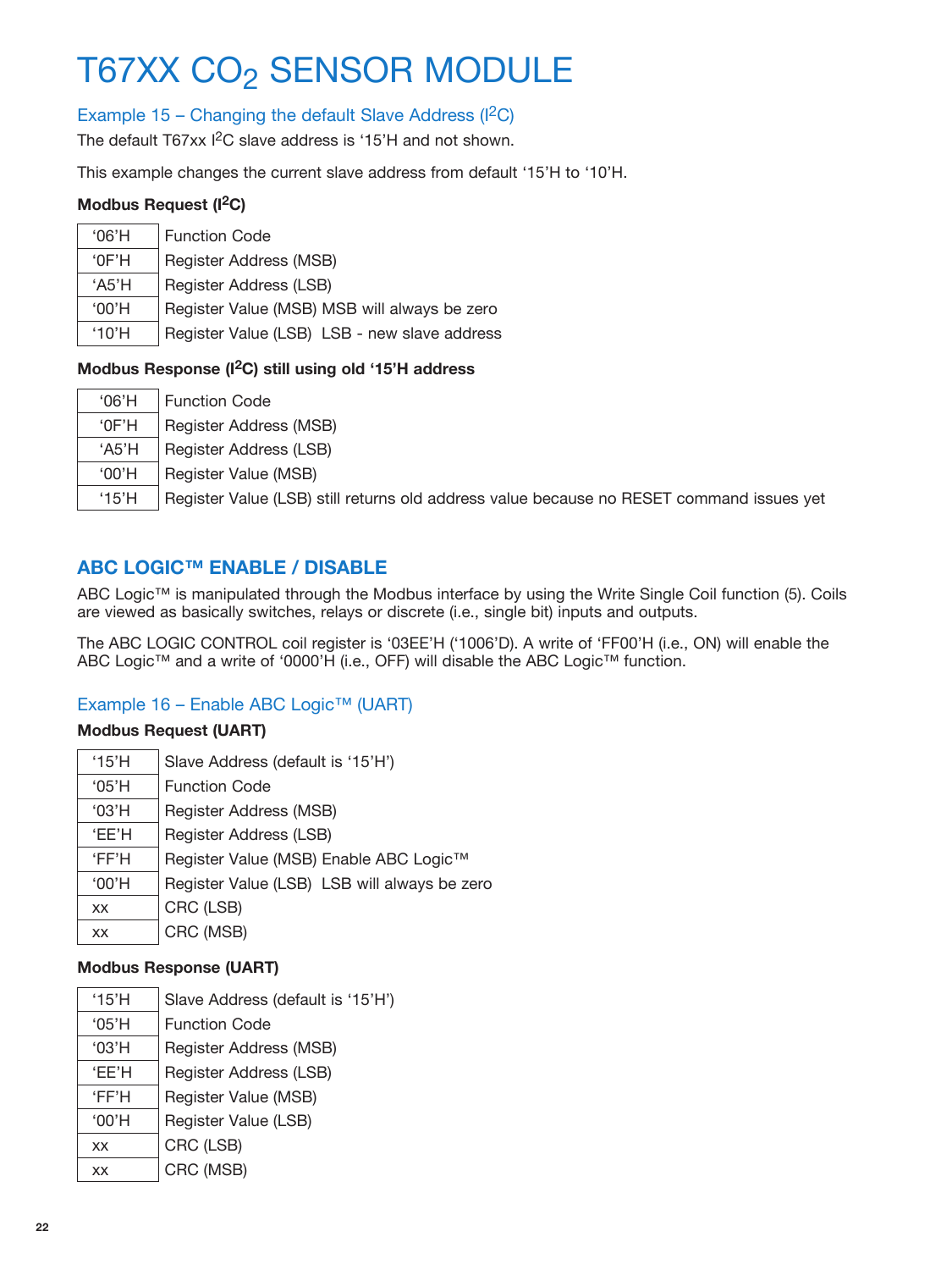### Example 17 – Disable ABC Logic™ (I2C)

The default T67xx I<sup>2</sup>C slave address is '15'H and not shown.

#### **Modbus Request (I2C)**

| $^{\circ}$ 05'H | <b>Function Code</b>                         |
|-----------------|----------------------------------------------|
| '03'H           | Register Address (MSB)                       |
| 'FF'H           | Register Address (LSB)                       |
| '00'H           | Register Value (MSB) Disable ABC Logic™      |
| '00'H           | Register Value (LSB) LSB will always be zero |

### **MEASURE ON DEMAND (MOD)**

T6713 firmware V201 and greater supports the Measure on Demand (MOD) feature. MOD command is available on all T67xx models but can only be used with T67xx-R15 models as measure on demand will affect the accuracy of other sensor types. MOD incorporates a timer that makes it impossible to sample the data in MOD mode faster than every 15 seconds.

When the sensor is not sampling in this mode it will automatically go to sleep. To set T67xx-R15 to MOD, set holding register at '100B'H to 0. The command for this is 0x15 06 10 0B 00 00 + CRC. Once the sensor is in MOD mode, it will not return to normal mode until the same register '100B'H is set to 1. The command for this is  $0x1506100B0001 + CRC$ .

After that the RAM entry needs to be written to flash memory. The command is  $0 \times 150503$  ED FF 00 + CRC. The memory location can be read back after updating flash memory. 0x15 05 03 ED FF 00 + CRC.

For the change to take place a power cycle or RESET is needed. RESET command is 0x15 05 03 E8 FF  $00 + CRC$ .

MOD mode is now enabled. The sensor will not measure until it is requested. Request a measure with the command 0x 15 05 03 F3 00 00 + CRC.

The sensor requires 2.25 seconds to acquire the measurement and update the PPM register. Wait 2.25 seconds minimum after the measure request, and request the PPM, 0x 15 04 13 8B 00 01 + CRC.

A 15 second timer will prevent measurement being taken if any request is made within that time. If measurement is requested more frequently than this threshold the sensor will not acknowledge the request.

If the sensor is to be recalibrated, then the MOD mode needs to be disabled. Set MOD holding register  $'100B'H = 1$ , 0x15 06 10 0b 3f 80, followed by memory write 0x 15 05 03 ED FF 00 and with RESET or power cycle.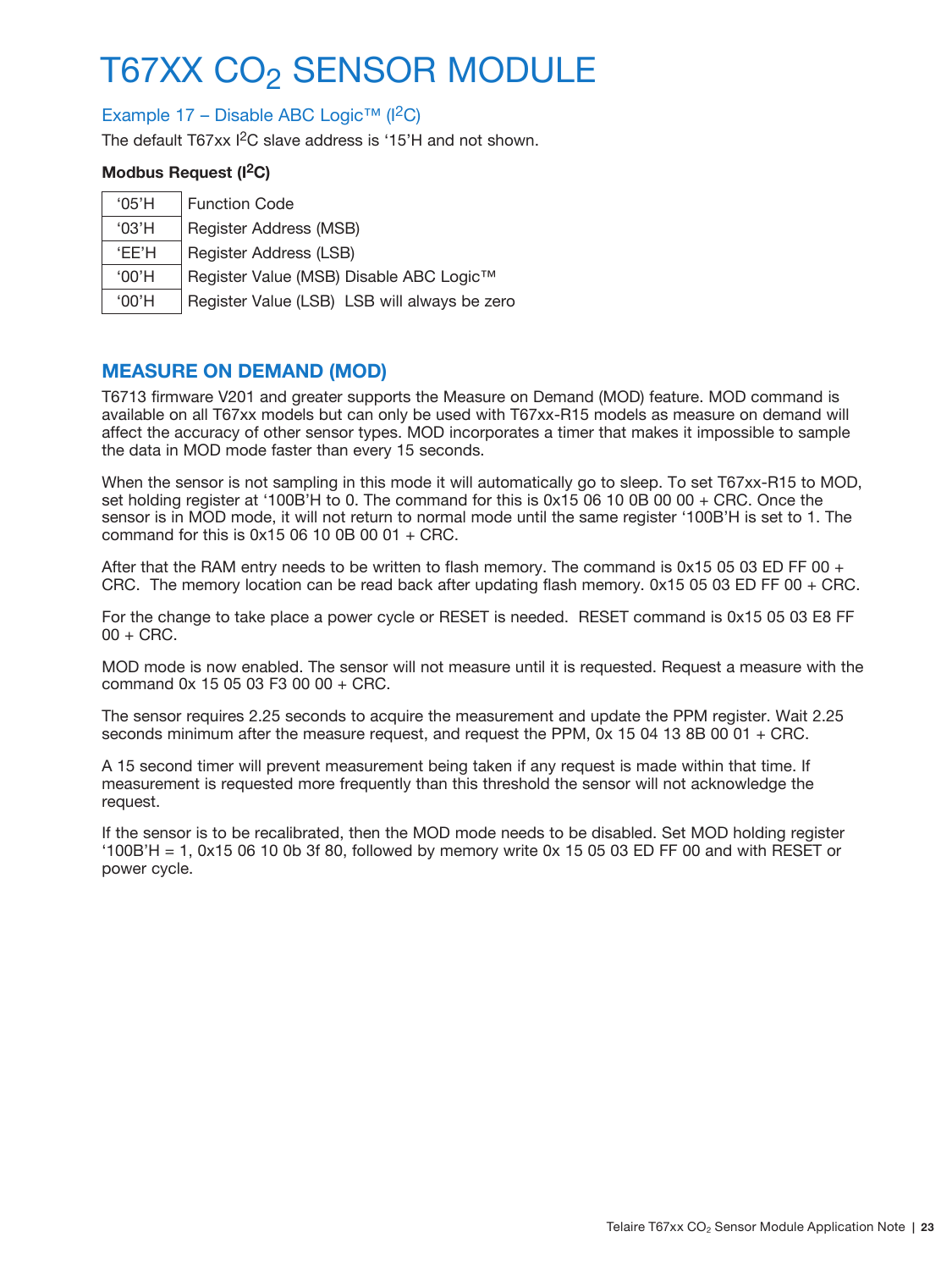# **MEASURE ON DEMAND MODE USING UART**

Example 18 – Enable Measure on Demand (UART)

## **Modbus Request (UART) to set RAM value to MOD mode**

| $^{\prime}$ 15'H | Slave Address (default is '15'H')      |
|------------------|----------------------------------------|
| $'06'$ H         | <b>Function Code</b>                   |
| $^{\circ}10'$ H  | Register Address (MSB)                 |
| '0B'H            | Register Address (LSB)                 |
| $'00'$ H         | Register Value (MSB) set value to zero |
| '00'H            | Register Value (LSB) set value to zero |
| <b>XX</b>        | CRC (LSB)                              |
| XX               | CRC (MSB)                              |

### **Modbus Response (UART)**

| '15'H           | Slave Address (default is '15'H') |
|-----------------|-----------------------------------|
| $'06'$ H        | <b>Function Code</b>              |
| $^{\circ}10'$ H | Register Address (MSB)            |
| $^{\circ}$ OB'H | Register Address (LSB)            |
| '00'H           | Register Value (MSB)              |
| 00'H            | Register Value (LSB)              |
| XX              | CRC (LSB)                         |
| XX              | CRC (MSB)                         |

# Example 19 – Flash Update (UART)

### **Modbus Request UART)**

| $^{\circ}15'$ H | Slave Address (default is '15'H')               |
|-----------------|-------------------------------------------------|
| '05'H           | <b>Function Code</b>                            |
| '03'H           | Register Address (MSB)                          |
| <b>ED'H</b>     | Register Address (LSB)                          |
| 'FF'H           | Register Value (MSB) MSB to update RAM to Flash |
| $'00'$ H        | Register Value (LSB) LSB will always be zero    |
| XX.             | CRC (LSB)                                       |
| XX              | CRC (MSB)                                       |

| $^{\circ}$ 15'H | Slave Address (default is '15'H') |
|-----------------|-----------------------------------|
| $^{\circ}$ 05'H | <b>Function Code</b>              |
| '03'H           | Register Address (MSB)            |
| 'ED'H           | Register Address (LSB)            |
| 'FF'H           | Register Value (MSB)              |
| '00'H           | Register Value (LSB)              |
| <b>XX</b>       | CRC (LSB)                         |
| <b>XX</b>       | CRC (MSB)                         |
| XX              | CRC (MSB)                         |
|                 |                                   |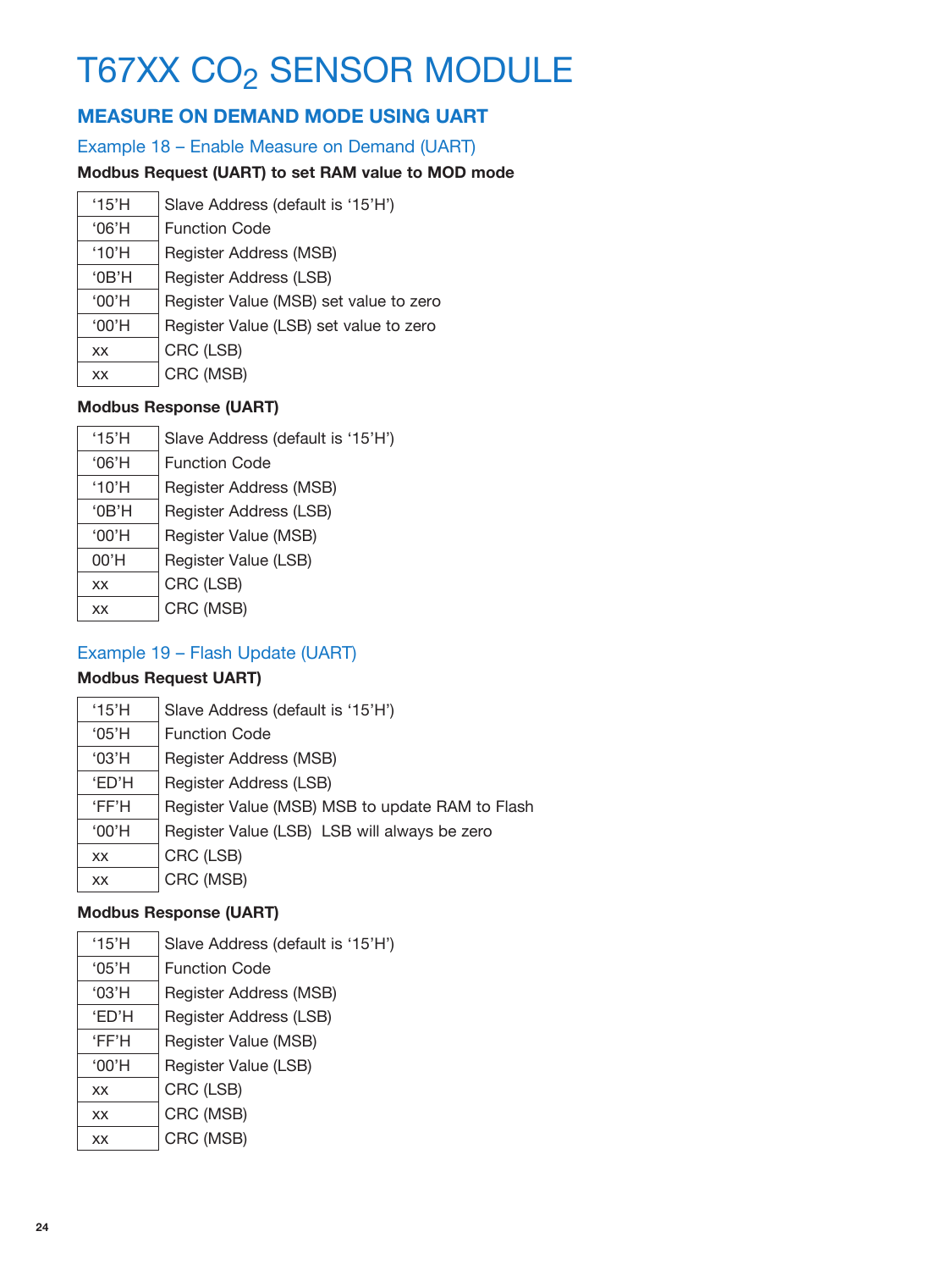# Example 20 – RESET (UART)

### **Modbus Request (UART)**

| $^{\circ}15'$ H | Slave Address (default is '15'H')            |
|-----------------|----------------------------------------------|
| '05'H           | <b>Function Code</b>                         |
| '03'H           | Register Address (MSB)                       |
| 'E8'H           | Register Address (LSB)                       |
| 'FF'H           | Register Value (MSB) MSB to Reboot sensor    |
| $'00'$ H        | Register Value (LSB) LSB will always be zero |
| XX              | CRC (LSB)                                    |
| XX              | CRC (MSB)                                    |

### **Modbus Response (UART)**

| '15'H     | Slave Address (default is '15'H') |
|-----------|-----------------------------------|
| '05'H     | <b>Function Code</b>              |
| '03'H     | Register Address (MSB)            |
| $E8'$ H   | Register Address (LSB)            |
| 'FF'H     | Register Value (MSB)              |
| '00'H     | Register Value (LSB)              |
| <b>XX</b> | CRC (LSB)                         |
| XX        | CRC (MSB)                         |

# Example 21 – Sensor Takes Single Measurement (UART)

# **Modbus Request (UART)**

| '15'H           | Slave Address (default is '15'H') |
|-----------------|-----------------------------------|
| $^{\circ}$ 05'H | <b>Function Code</b>              |
| '03'H           | Register Address (MSB)            |
| F3'H            | Register Address (LSB)            |
| '00'H           | Register Value (MSB)              |
| '00'H           | Register Value (LSB)              |
| <b>XX</b>       | CRC (LSB)                         |
| XX              | CRC (MSB)                         |
|                 |                                   |

| '15'H           | Slave Address (default is '15'H') |
|-----------------|-----------------------------------|
| $^{\circ}$ 05'H | <b>Function Code</b>              |
| '03'H           | Register Address (MSB)            |
| 'F3'H           | Register Address (LSB)            |
| $'00'$ H        | Register Value (LSB)              |
| '00'H           | Register Value (MSB)              |
| XX              | CRC (LSB)                         |
| XX              | CRC (MSB)                         |
|                 |                                   |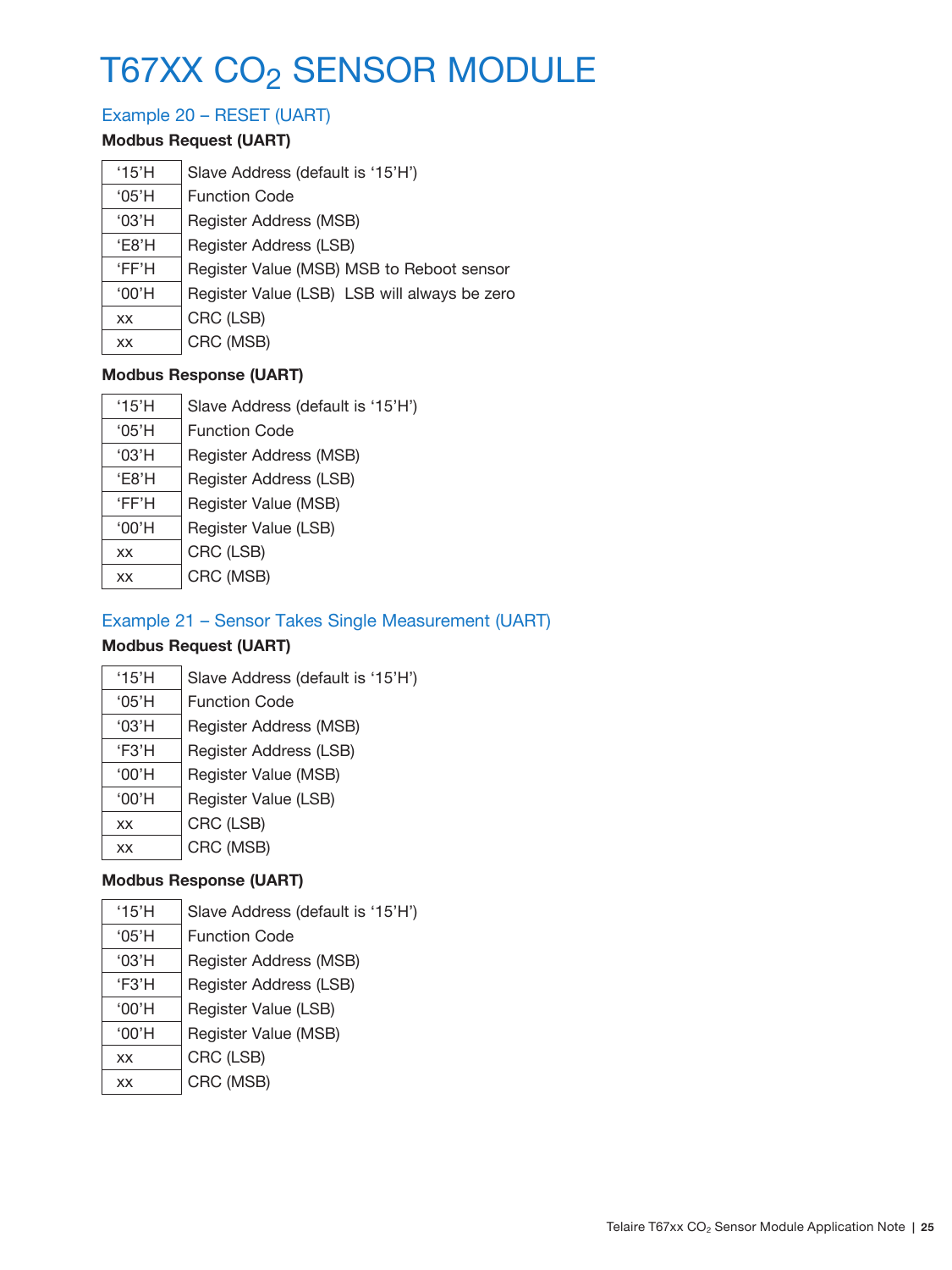# Example 22 – Read current gas PPM (UART)

### **Modbus Request (UART)**

| '15'H | Slave Address (default is '15'H') |
|-------|-----------------------------------|
| '04'H | <b>Function Code</b>              |
| '13'H | Register Address (MSB)            |
| 'BB'H | Register Address (LSB)            |
| '00'H | Register Value (MSB)              |
| '01'H | Register Value (LSB)              |
| XX    | CRC (LSB)                         |
| XX    | CRC (MSB)                         |

### **Modbus Response (UART)**

| $^{\circ}$ 15'H | Slave Address (default is '15'H') |
|-----------------|-----------------------------------|
| '04'H           | <b>Function Code</b>              |
| '02'H           | <b>Byte Count</b>                 |
| '01'H           | MSB of the 16-bit data            |
| 9F'H            | LSB of the 16-bit data            |
| <b>XX</b>       | CRC (LSB)                         |
| XX              | CRC (MSB)                         |

# **MEASURE ON DEMAND MODE USING I2C**

The default T67xx I<sup>2</sup>C slave address is '15'H and not shown.

## Example 23 – Enable Measure on Demand (I<sup>2</sup>C)

## **Modbus Request (I2C)**

| $'06'$ H        | <b>Function Code</b>                   |
|-----------------|----------------------------------------|
| $^{\circ}10'$ H | Register Address (MSB)                 |
| '0B'H           | Register Address (LSB)                 |
| '00'H           | Register Value (MSB) set value to zero |
| '00'H           | Register Value (LSB) set value to zero |

### **Modbus Response (I2C)**

| '06'H           | <b>Function Code</b>   |
|-----------------|------------------------|
| $^{\circ}10'$ H | Register Address (MSB) |
| 'OB'H           | Register Address (LSB) |
| '00'H           | Register Value (MSB)   |
| $00'$ H         | Register Value (LSB)   |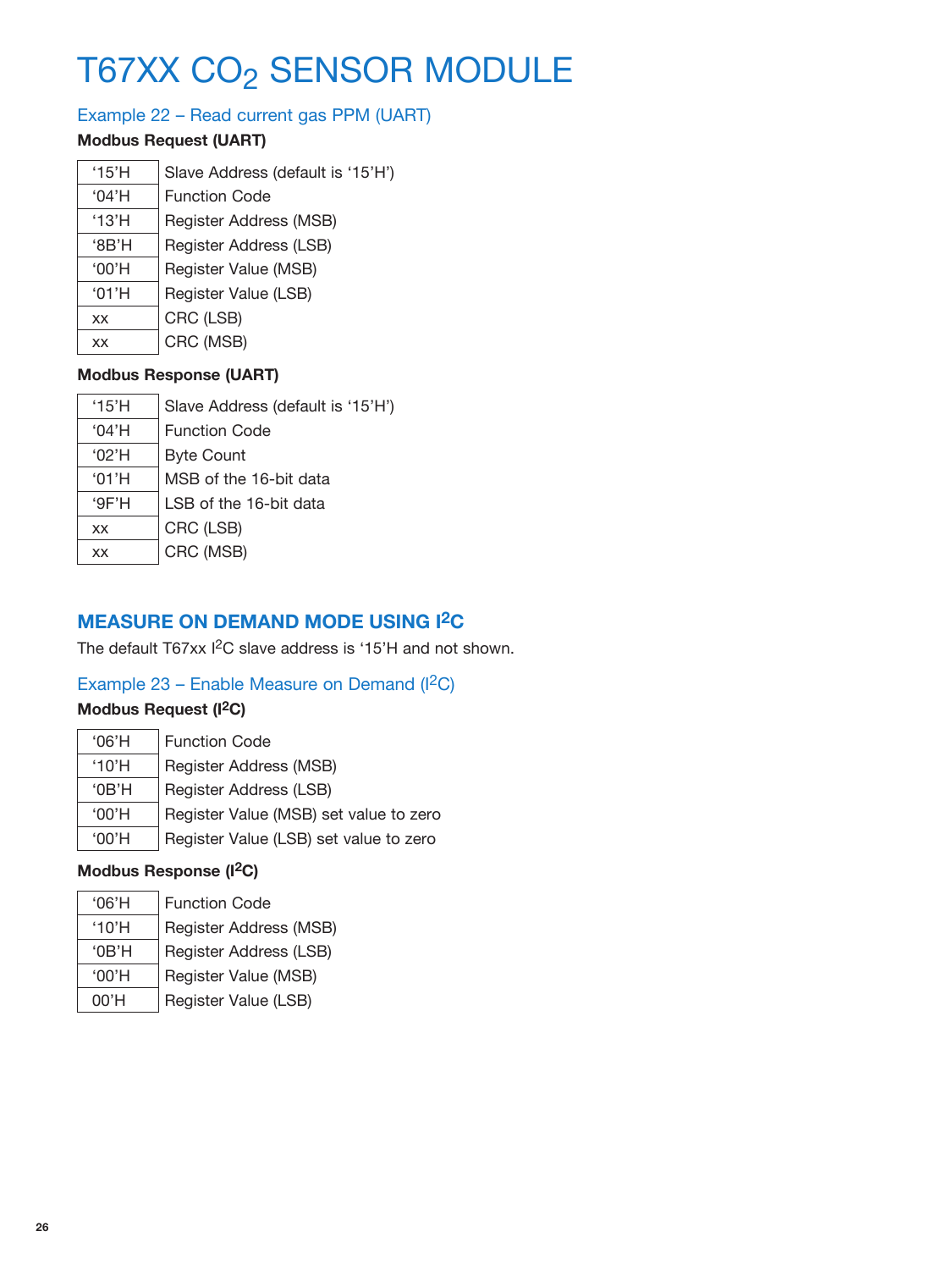# Example 24 – Flash Update  $(1^2C)$

# **Modbus Request (I2C)**

| '05'H       | <b>Function Code</b>                            |
|-------------|-------------------------------------------------|
| '03'H       | Register Address (MSB)                          |
| <b>ED'H</b> | Register Address (LSB)                          |
| 'FF'H       | Register Value (MSB) MSB to update RAM to Flash |
| $'00'$ H    | Register Value (LSB) LSB will always be zero    |

### **Modbus Response (I2C)**

| $^{\circ}$ 05'H | <b>Function Code</b>   |
|-----------------|------------------------|
| '03'H           | Register Address (MSB) |
| <b>FD'H</b>     | Register Address (LSB) |
| 'FF'H           | Register Value (MSB)   |
| $'$ 00'H        | Register Value (LSB)   |
|                 |                        |

# Example  $25 - RESET (I<sup>2</sup>C)$

# **Modbus Request (I2C)**

| $^{\circ}$ 05'H | <b>Function Code</b>                         |
|-----------------|----------------------------------------------|
| '03'H           | Register Address (MSB)                       |
| F8'H            | Register Address (LSB)                       |
| 'FF'H           | Register Value (MSB) MSB to Reboot sensor    |
| '00'H           | Register Value (LSB) LSB will always be zero |

### **Modbus Response (I2C)**

 $\overline{\phantom{0}}$ 

| '05'H | <b>Function Code</b>   |
|-------|------------------------|
| '03'H | Register Address (MSB) |
| F8'H  | Register Address (LSB) |
| 'FF'H | Register Value (MSB)   |
| '00'H | Register Value (LSB)   |

# Example 26 – Sensor takes single measurement  $(1^2C)$

# **Modbus Request (I2C)**

| $^{\circ}$ 05'H | <b>Function Code</b>   |  |
|-----------------|------------------------|--|
| '03'H           | Register Address (MSB) |  |
| F3'H            | Register Address (LSB) |  |
| '00'H           | Register Value (MSB)   |  |
| $'$ 00'H        | Register Value (LSB)   |  |

# **Modbus Response (I2C)**

| '05'H    | <b>Function Code</b>   |
|----------|------------------------|
| '03'H    | Register Address (MSB) |
| F3'H     | Register Address (LSB) |
| $'00'$ H | Register Value (LSB)   |
| '00'H    | Register Value (MSB)   |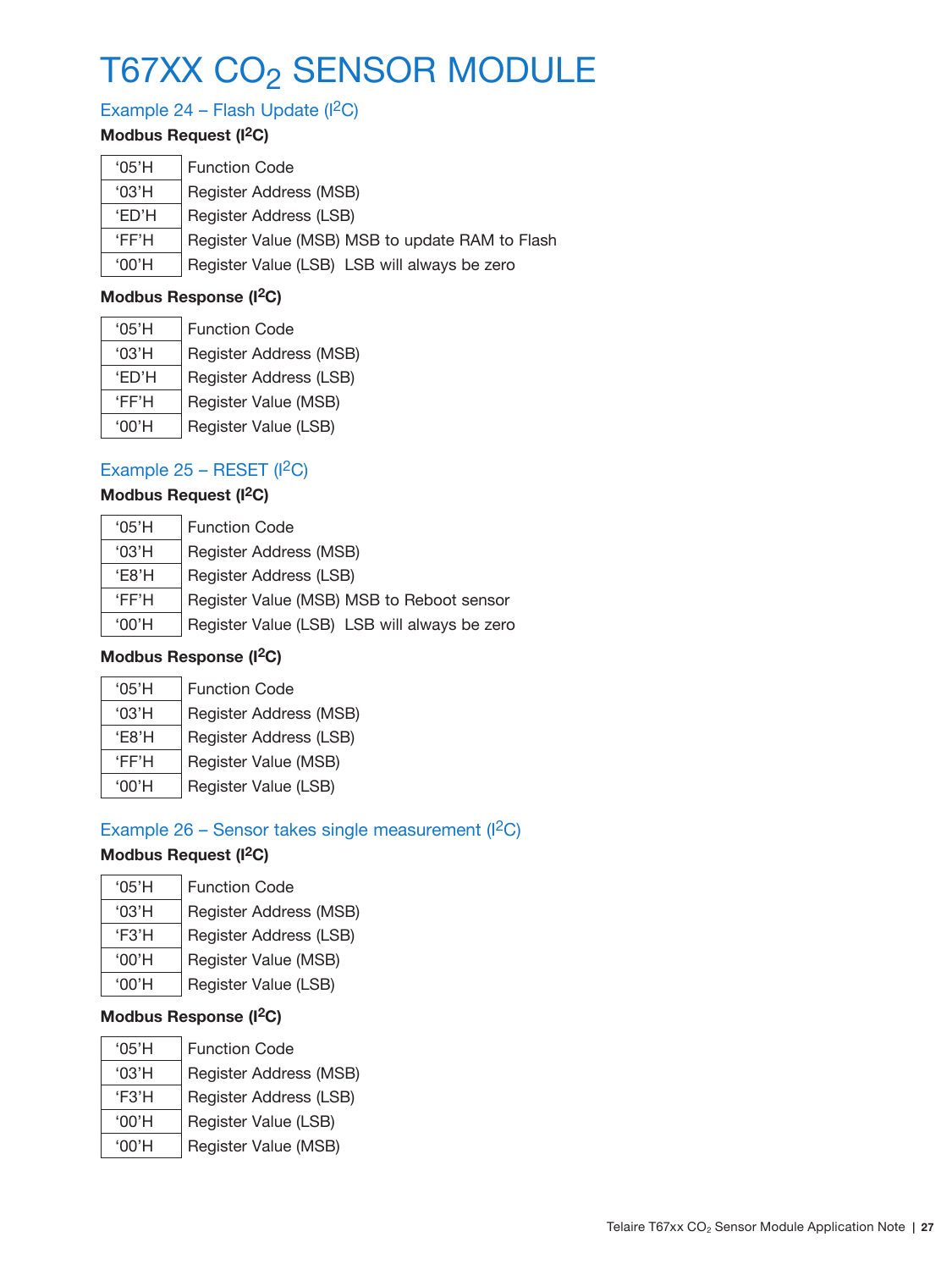# Example 27 - Read current gas PPM (I<sup>2</sup>C)

# **Modbus Request (I2C)**

| '04'H    | <b>Function Code</b>   |
|----------|------------------------|
| '13'H    | Register Address (MSB) |
| 'BB'H    | Register Address (LSB) |
| $'00'$ H | Register Value (MSB)   |
| '01'H    | Register Value (LSB)   |

### **Modbus Response (UART)**

| $^{\circ}$ 04'H | Function Code          |
|-----------------|------------------------|
| '02'H           | <b>Byte Count</b>      |
| '01'H           | MSB of the 16-bit data |
| 9F'H            | LSB of the 16-bit data |

To calculate the gas ppm, do the following:

ppm = MSB \* 256 + LSB

Table summary of Measure on Demand operation command (note - only to be used on '-R15', 15 second timing models)

| <b>Step</b>                 | <b>Byte Sequence (CRC</b><br>excluded) | <b>Reply</b><br>(CRC excluded) | Purpose                                                                                    |
|-----------------------------|----------------------------------------|--------------------------------|--------------------------------------------------------------------------------------------|
| Read Sensor Mode            | 0x15 03 10 0B 00 00                    | 15 3f 80 (Normal Mode)         | Read current sensor<br>mode. If response is 15<br>00 00, follow Measure<br>on Demand step. |
| Enable Measure on<br>Demand | 0x15 06 10 0B 00 00                    | 15 06 10 0B 00 00              | Sets register '100B'H<br>to $0$                                                            |
| Memory update required      | 0x15 05 03 ED FF 00                    | 15 05 03 ED FF 00              | Ram to Flash update                                                                        |
| Reboot                      | 0x15 05 03 E8 FF 00                    | 15 05 03 E8 FF 00              | Measure on Demand<br>active                                                                |
| Measure on Demand           | 0x 15 05 03 F3 00 00                   | 15 05 03 F3 00 00              | Sensor takes a<br>measurement                                                              |
| <b>PPM Request</b>          | 0x 15 04 13 8B 00 01                   | 15 04 02 01 9C (Ex. 412 ppm)   | Available 2.5 seconds<br>after request                                                     |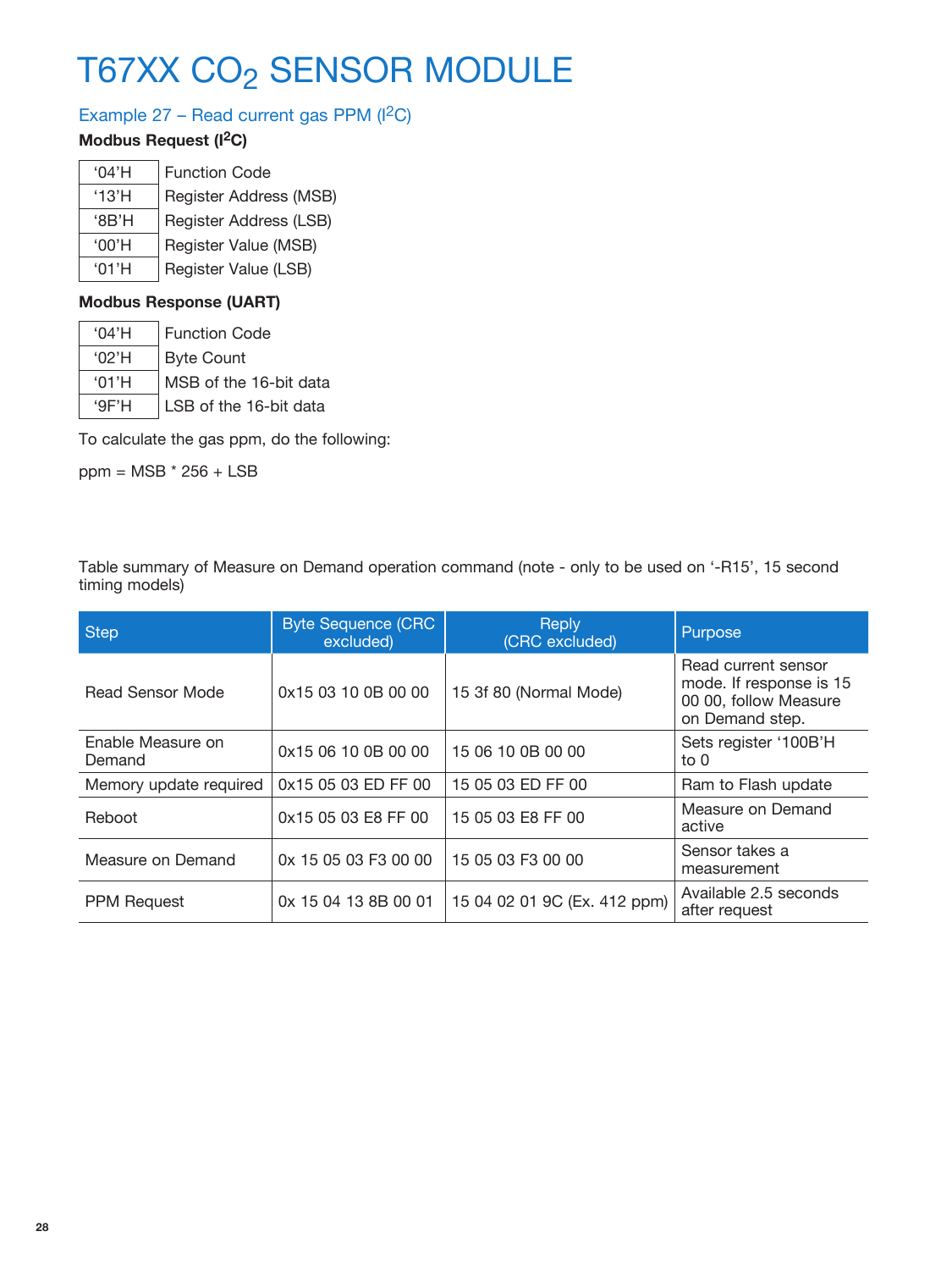# **EXAMPLE CODE**

#### Reading Value for CO<sub>2</sub>

Reading the T67xx sensor output in an embedded design is fairly easy. This example assumes that the controlling micro-processor has already initialized a UART and the sensor has the default settings from the factory (e.g., the slave address is '15'H).

Because the slave address and CRC will never change the programmer can just define the entire Modbus request as constants in as array.

#### For example:

```
 static const uint8_t Read_CO2_Cmd[8] = {
```

| 0x15, | // assumed slave address             |
|-------|--------------------------------------|
| 0x04, | // read input register function code |
| 0x13, | // register address 5003 (MSB)       |
| 0x8B. | // register address 5003 (LSB)       |
| 0x00. | // number of registers (MSB)         |
| 0x01. | // number of registers (LSB)         |
| 0x46. | $\prime\prime$ CRC (LSB)             |
| 0x70  | // CRC (MSB)                         |
|       |                                      |

#### static uint16\_t Read\_CO2\_Cmd\_Length =

```
 (uint16_t)(sizeof(Read_CO2_Cmd)/sizeof(uint8_t));
```
The following example sends the above character array out the serial port and then delays 50ms before looking for a response. The response should be 7 bytes long and in this example will fill a data structure (i.e., char array) named

input\_buf[] with the result.

```
input_buf[0] = 0x15 /* slave address */
input_buff[1] = 0x04 /* function code */
input_buff[2] = 0x02 /* byte count */
input_buf[3] = 0x?? /* CO2 reading, MSB */
input_buf[4] = 0x?? /* CO2 reading, LSB */
input_buf[5] = 0x?? /* CRC, LSB */
input_buff[6] = 0x?? /* CRC, MSB */
```
The  $CO<sub>2</sub>$  can then be calculated as

```
 input_buf[3] * 256 + input_buf[4]
```

```
The code snippet follows.
```
uart1\_write((uint8\_t\*)Read\_CO2\_Cmd, Read\_CO2\_Cmd\_Length); delay(50); uart1\_read((uint8\_t\*)input\_buf, 8); if ((input\_buf[0]==0x15) && (input\_buf[1]==0x04) && (input\_buf[2]==0x02)) { raw\_co2 =  $(uint16_t)((input_buff3] << 8)$  | input\_buf[4]);

}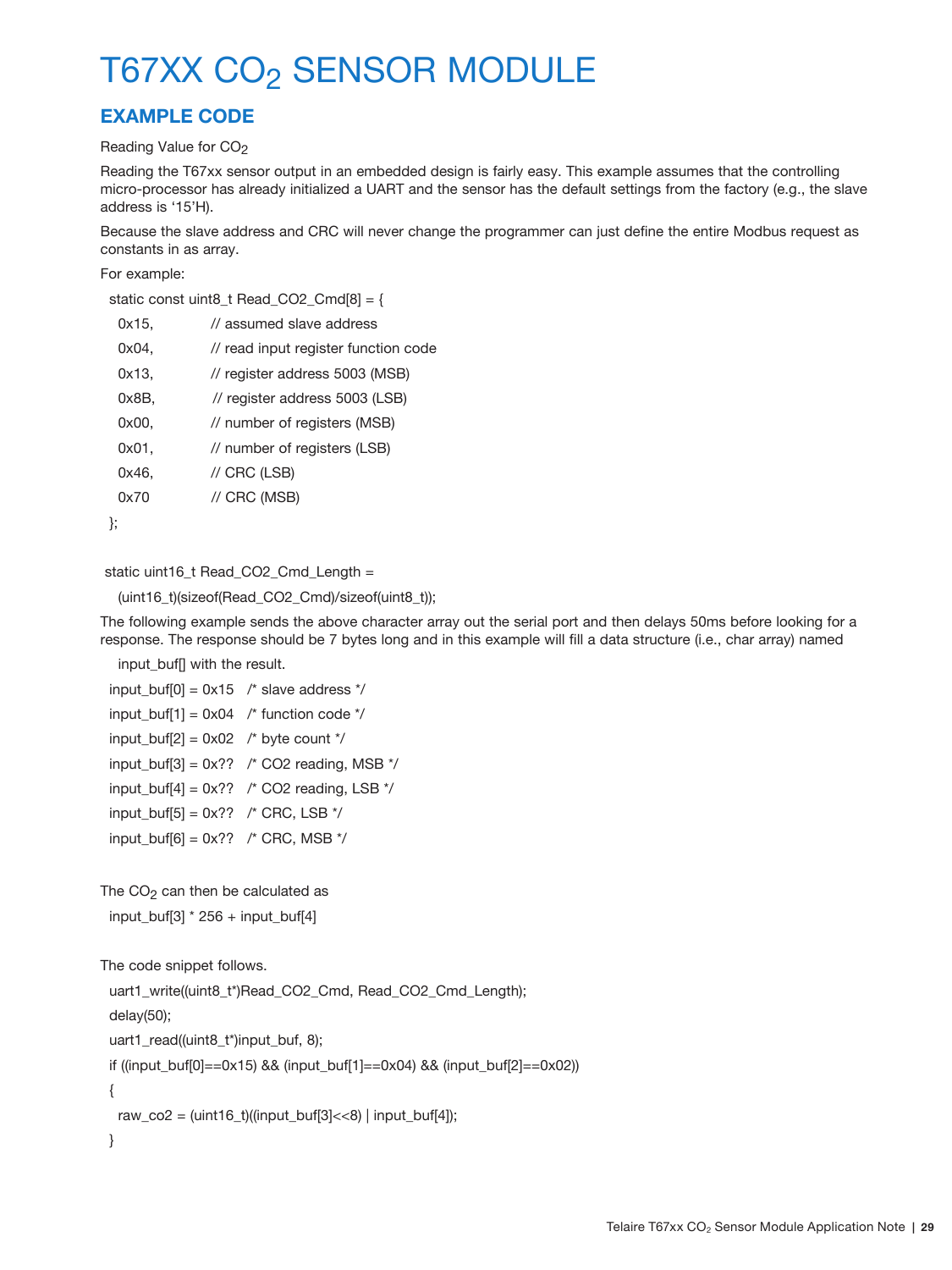### Arduino I2C Examples

The I<sup>2</sup>C needs some delay after the request for a correct response. The following is a snippet of Arduino code that can be used to test the I<sup>2</sup>C interface.

Following definitions apply to both examples.

#define readDelay 5 //delay between I<sup>2</sup>C write & read requests in mS (10 recommended)

#define measureDelay 1000 //delay between measure and read PPM requests in mS (2250 min recommended)

#define ADDR 6700 0x15 // default I<sup>2</sup>C slave address is 0x15

int GetCO2PPM $()$  // example 1, standard  $I<sup>2</sup>C$  get CO<sub>2</sub> value.

{

byte data[6];

// start I2C

Wire.beginTransmission(ADDR\_6700);

Wire.write(0x04);

Wire.write(0x13);

Wire.write(0x8B);

Wire.write(0x00);

Wire.write(0x01);

// end transmission

Wire.endTransmission();

// read report of current gas measurement in ppm after delay!

delay(readDelay);

Wire.requestFrom(ADDR\_6700, 4); // request 4 bytes from slave device

 $data[0] = Wire.read();$  $data[1] = Wire.read();$ 

 $data[2] = Wire.read();$ 

 $data[3] = Wire.read();$ 

return ((data[2] & 0x3F ) << 8) | data[3];

#### }

int GetCO2PPM() //example 2 returns value for measure on demand variant, demand timing is assumed elsewhere, and there is no test for no response from sensor.

{

 byte data[5]; Wire.beginTransmission(ADDR\_6700); Wire.write(0x05); Wire.write(0x03); Wire.write(0xF3); Wire.write(0x00); Wire.write(0x00); // end transmission Wire.endTransmission(); delay(readDelay); Wire.requestFrom(ADDR\_6700, 5); // request 5 bytes from slave device  $data[0] = Wire.read();$  $data[1] = Wire.read();$  $data[2] = Wire.read();$  $data[3] = Wire.read();$ 

 $data[4] = Wire.read();$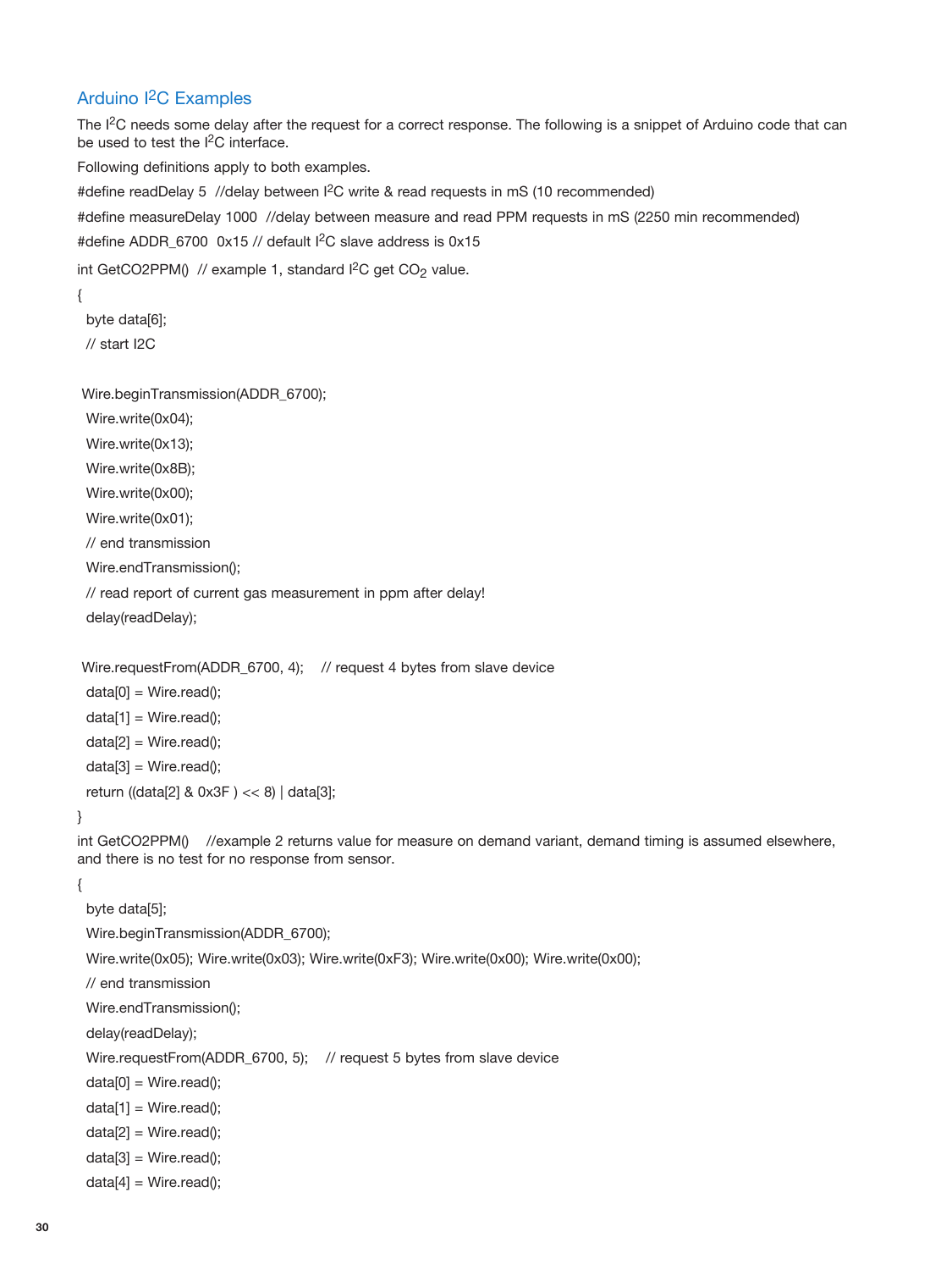if (data[1] == 0x03 && data[4] == 0x00 ) { //test to ensure sensor responded to measure command delay(measureDelay);

 Wire.beginTransmission(ADDR\_6700); Wire.write(0x04); Wire.write(0x13); Wire.write(0x8B); Wire.write(0x00); Wire.write(0x01); // end transmission Wire.endTransmission(); // read report of current gas measurement in ppm delay(readDelay); //delay in mS Wire.requestFrom(ADDR\_6700, 4); // request 4 bytes from slave device  $data[0] = Wire.read();$  $data[1] = Wire.read();$  data[2] = Wire.read();  $data[3] = Wire.read();$  return ((data[2] & 0x3F ) << 8) | data[3]; } else { return ((0xC3 & 0x3F ) << 8) | 0x50; //or whatever value for failure you want } }

Other code samples are available at: https://github.com/AmphenolAdvancedSensors/Telaire